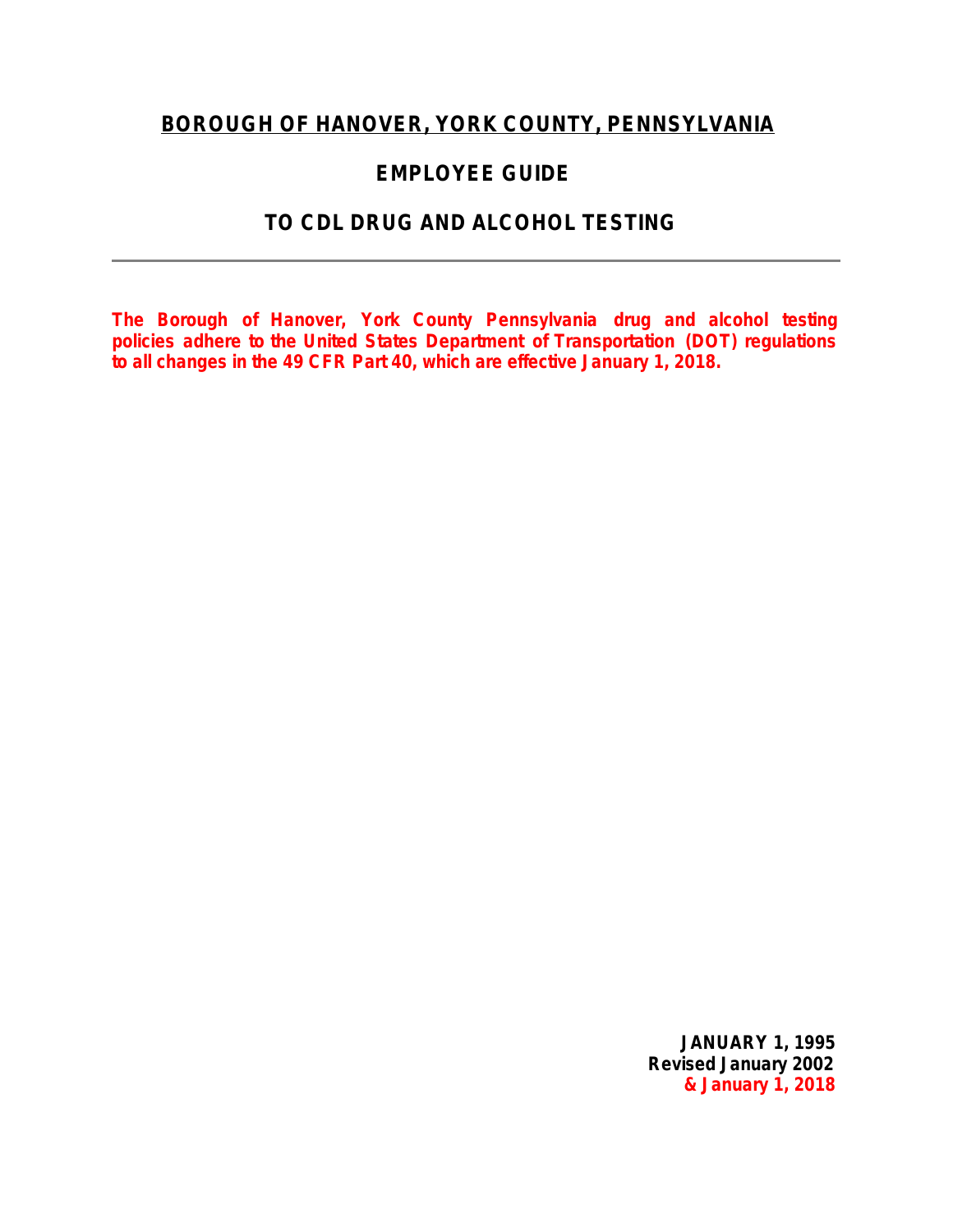### **EMPLOYEE ORIENTATION**

### **CONTENTS**

### **PROBLEM STATEMENT**

- ◊ **SECTION 1 - OVERVIEW OF FEDERAL RULES Applicability Starting Dates Tests Required**
- ◊ **SECTION II - INFORMATION ON ALCOHOL AND DRUGS**
	- **Alcohol Marijuana Cocaine Narcotics PCP Amphetamines**

**RESOURCE FOR HELP** – **SEAP**

- ◊ **SECTION III - Procedures for Drug Testing Consequences** – **Positive Urine Drug Test Procedures for Breath Alcohol Test Consequences** – **Positive Breath Alcohol Test**
- ◊ **APPENDIX**

### **PROBLEM STATEMENT:**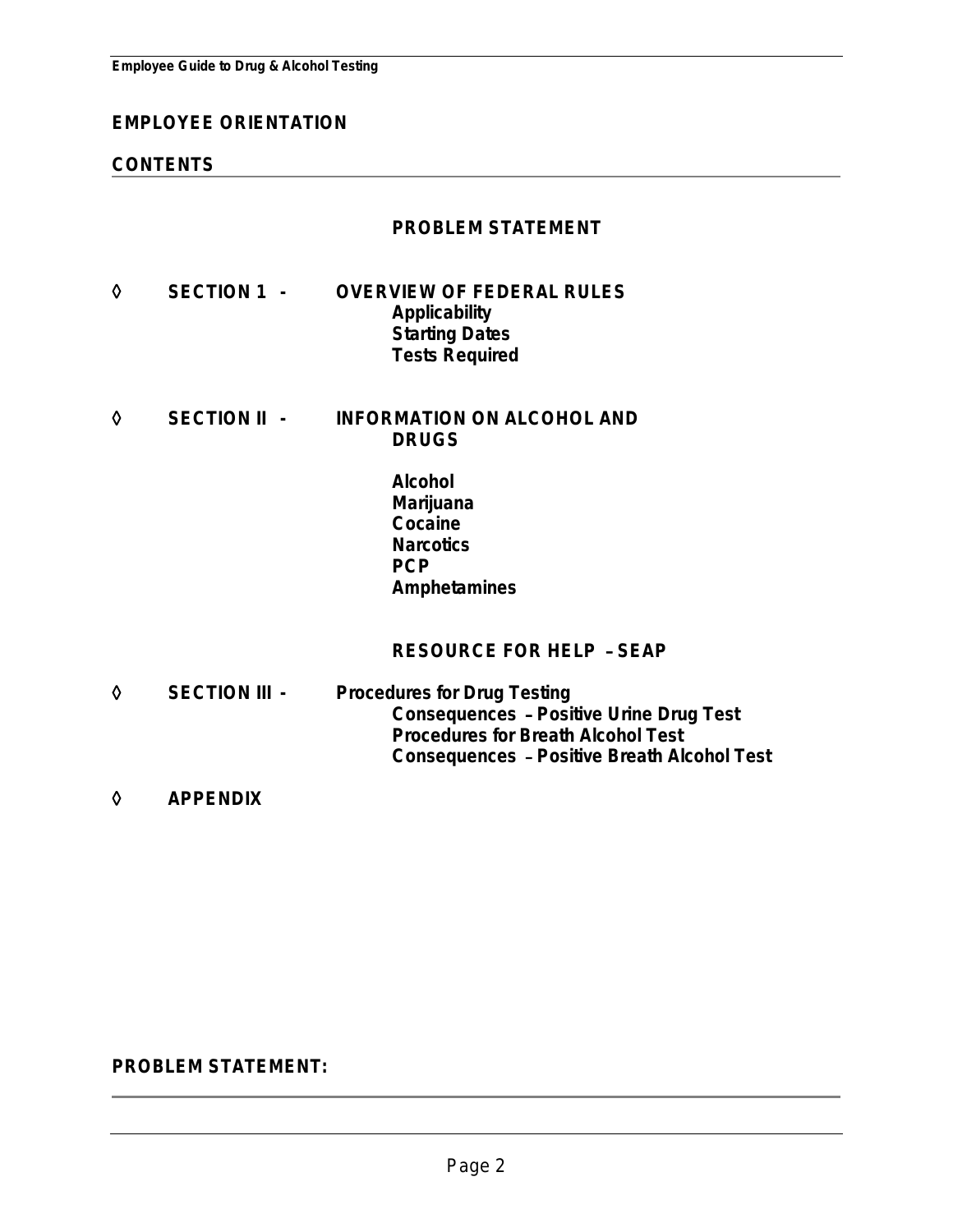**A person operating a motor vehicle after using even small amounts of alcohol or other drugs is likely to experience the following symptoms of an impaired driver:**

- √ **Reaction time is slower due to depressant effect of alcohol or drugs on the brain.**
- √ **Normal instant decision-making, i.e., to brake or maneuver, is delayed for an instant, and that confusion may cause a serious accident.**
- √ **Over-reacting, due to stimulating effects of drugs, may cause skidding, jack-knifing, or a rollover to your own vehicle and deadly consequences to other motorists.**
- √ **A driver**'**s usual concentration on watching ahead and being in a defensive driving frame of mind may be replaced by daydreaming.**
- √ **The driver may be tense or nervous from the physical withdrawal effects of alcohol or other drugs and can react with an outburst of anger and dangerous driving from the driving of others.**
- √ **The driver may also be in a state of anxiety or depression over a multitude of personal or family problems caused by his/her alcohol or other drug use and not be able to concentrate on driving.**
- √ **The driver may fall asleep behind the wheel as a result of the mental and physical fatigue brought on by repeated alcohol or other drug episodes.**
- √ **The driver**'**s actual vision may be blurred or distorted (seeing double) by the use of alcohol or other drugs.**
- √ **The drug itself may make a driver overly confident or aggressive and impair good judgment as to when to yield or extend highway courtesy.**

# **SECTION I**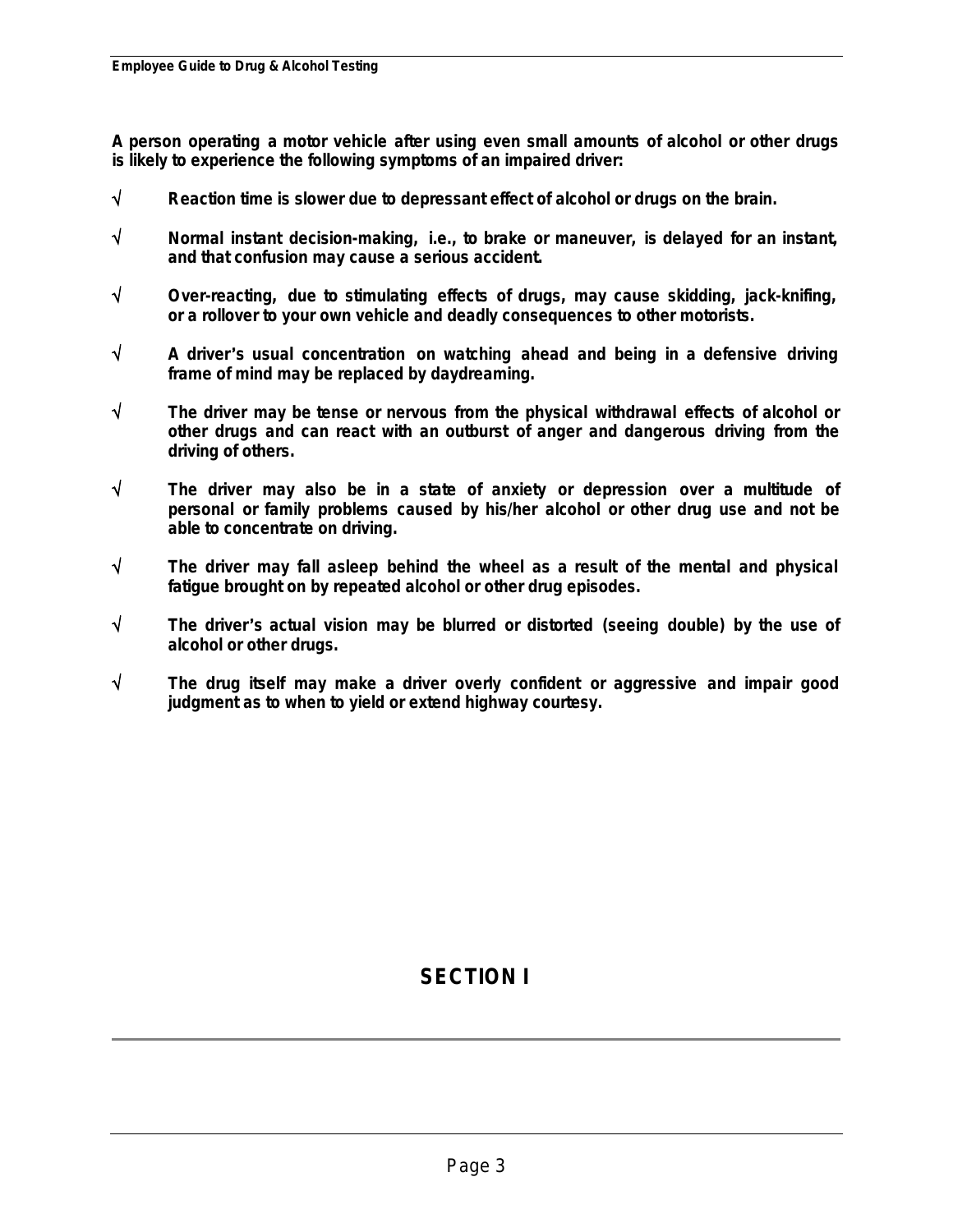# **OVERVIEW OF FEDERAL RULES**

# **SECTION 1: OVERVIEW OF FEDERAL RULES**

# **OVERVIEW OF DRUG & ALCOHOL RULES**

### **I. APPLICABILITY**

- A. Applies to every person who operates a commercial motor vehicle in interstate or intrastate commerce and is subject to the commercial drivers license (CDL) requirements.
- B. Commercial motor vehicle is one use to transport passengers or property if it: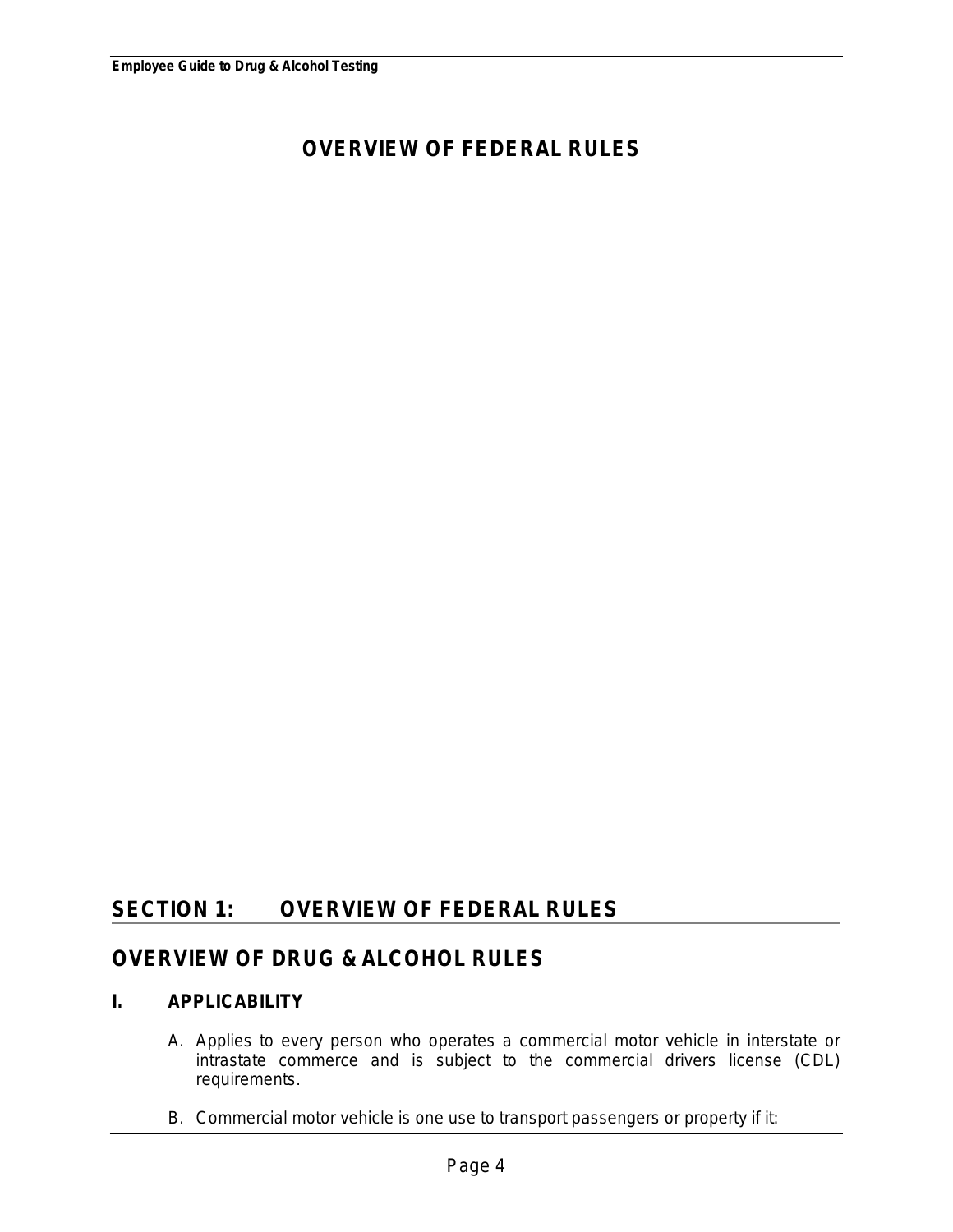- 1. Has a gross combination weight rating of 26,001 or more pounds inclusive of a towed unit with a gross vehicle weight rating of more than 10,000 pounds; or
- 2. Has a gross vehicle weight rating of 26,001 or more pounds; or
- 3. Is designed to transport sixteen (16) or more passengers, including the driver; or
- 4. Is of any size and is used in the transportation of materials found to be hazardous and is required to be placarded.
- 5. Off-the-road construction equipment and pick-up trucks are not covered under regulations.
- C. Employer who employs himself/herself as a driver must comply with both the employer and employee requirements.
- D. These Federal rules preempt any State and Local law, rule, regulation, or order. However, State or Local governments can establish policies that exceed these requirements.
- E. Applies to every person employed by the Hanover Borough, covered under the Contract, if management / immediate supervisor feels probable, reasonable, and justifiable cause to believe that a person's job performance is impaired, therefore requiring that person to be tested.

### II. **STARTING DATE FOR TESTING PROGRAMS: JANUARY 1, 1995**

### III. **PROHIBITIONS FOR DRIVERS**

- A. Alcohol
	- 1. Upon a test result of 0.02 0.039 the employee would be removed from safety sensitive duties for a minimum of 24 hours. Upon a test result of 0.04 or greater, the employee would be removed from safety-sensitive duties until situation is reviewed by SEAP.
	- 2. No driver shall be on duty or operate a commercial motor vehicle while the driver possesses alcohol, unless the alcohol is manifested and transported as part of a shipment. In addition, prescription, nonprescription drugs and materials containing alcohol are not allowed to be carried in the CDL vehicle unless it is manifested.
	- 3. No driver shall use alcohol while performing safety-sensitive functions.
	- 4. No driver shall perform safety-sensitive functions within four (4) hours after using alcohol.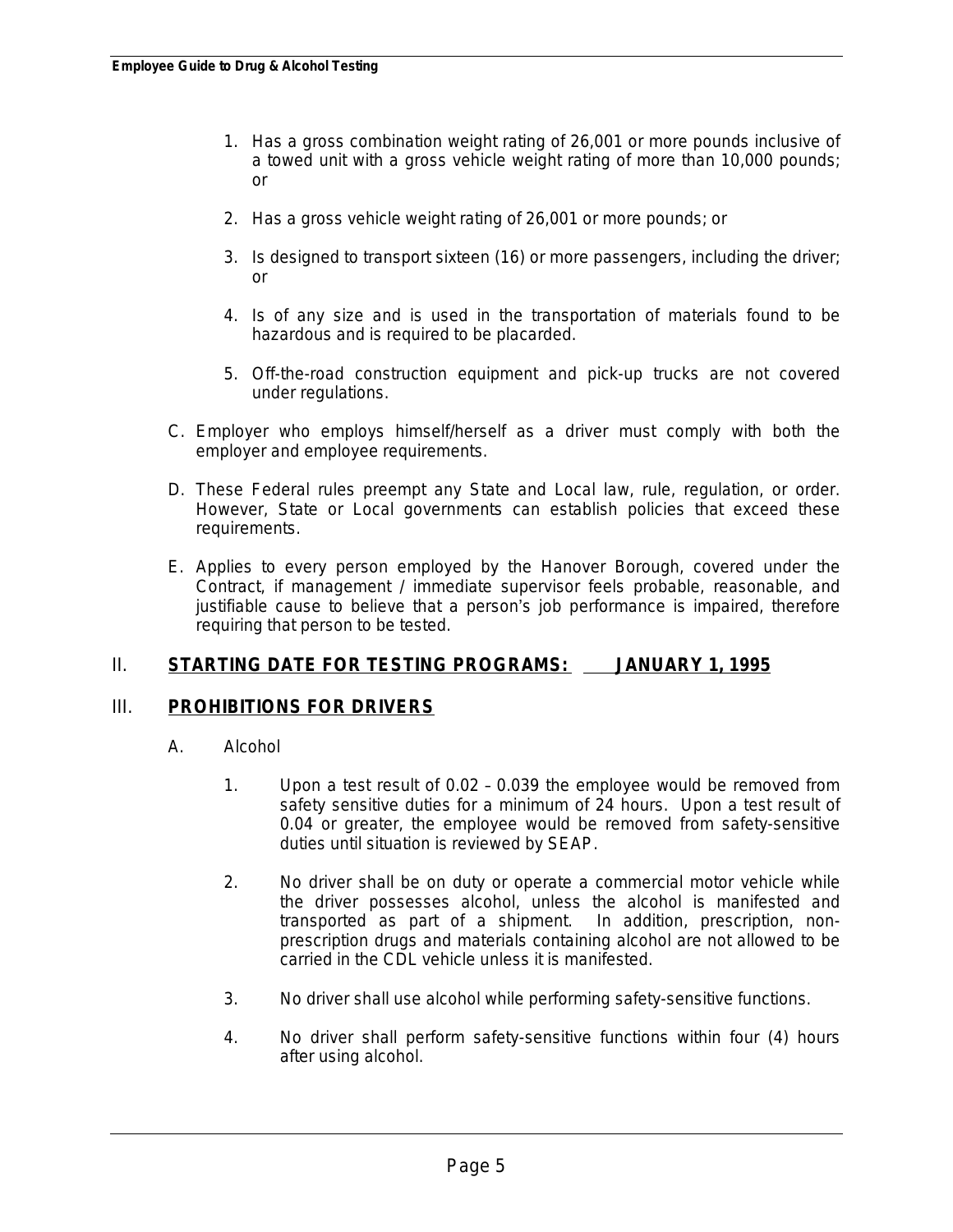- 5. No driver required to take a post-accident alcohol test shall use alcohol for eight (8) hours following the accident, or until (s)he undergoes a postaccident test, whichever occurs first.
- B. Controlled Substances
	- 1. No driver shall report for duty or remain on duty requiring the performance of safety-sensitive functions when the driver uses any controlled substances.
	- 2. Prescription and non-prescription drugs are not allowed to be carried in the CDL vehicle unless it is manifested.
	- 3. Only exception is when use is under physician order and does not impair ability to operate a CDL motor vehicle. Documentation in the form of the attached Employee Notification of Medications by the employee's physician is required.

### IV. **TESTS REQUIRED FOR ALCOHOL AND CONTROLLED SUBSTANCES**

- A. Pre-employment
	- 1. Controlled substances testing must be done prior to first time a driver performs safety-sensitive functions for an employer. Currently, alcohol testing is not required. Exceptions to this rule follow:
	- 2. Employer is not required to administer a controlled substances test required by A(1) of this section if:
		- a) The driver has participated in a DOT drug testing program within the previous thirty (30) days; and
		- b) While in that program was tested for controlled substances within the past six (6) months (from the date of application with the employer); or
		- c) Participated in a random controlled substances testing program for the previous twelve (12) months (from the date of application); and
		- d) The employer can ensure that no prior employer of the driver known to the employer has records of any violation of the DOT rules within the previous six (6) months.
- B. Post-Accident
	- 1. Testing is required when an accident involves a fatality; the driver receives a moving violation citation arising from the accident in which a vehicle must be towed or an injury requires treatment away from the scene.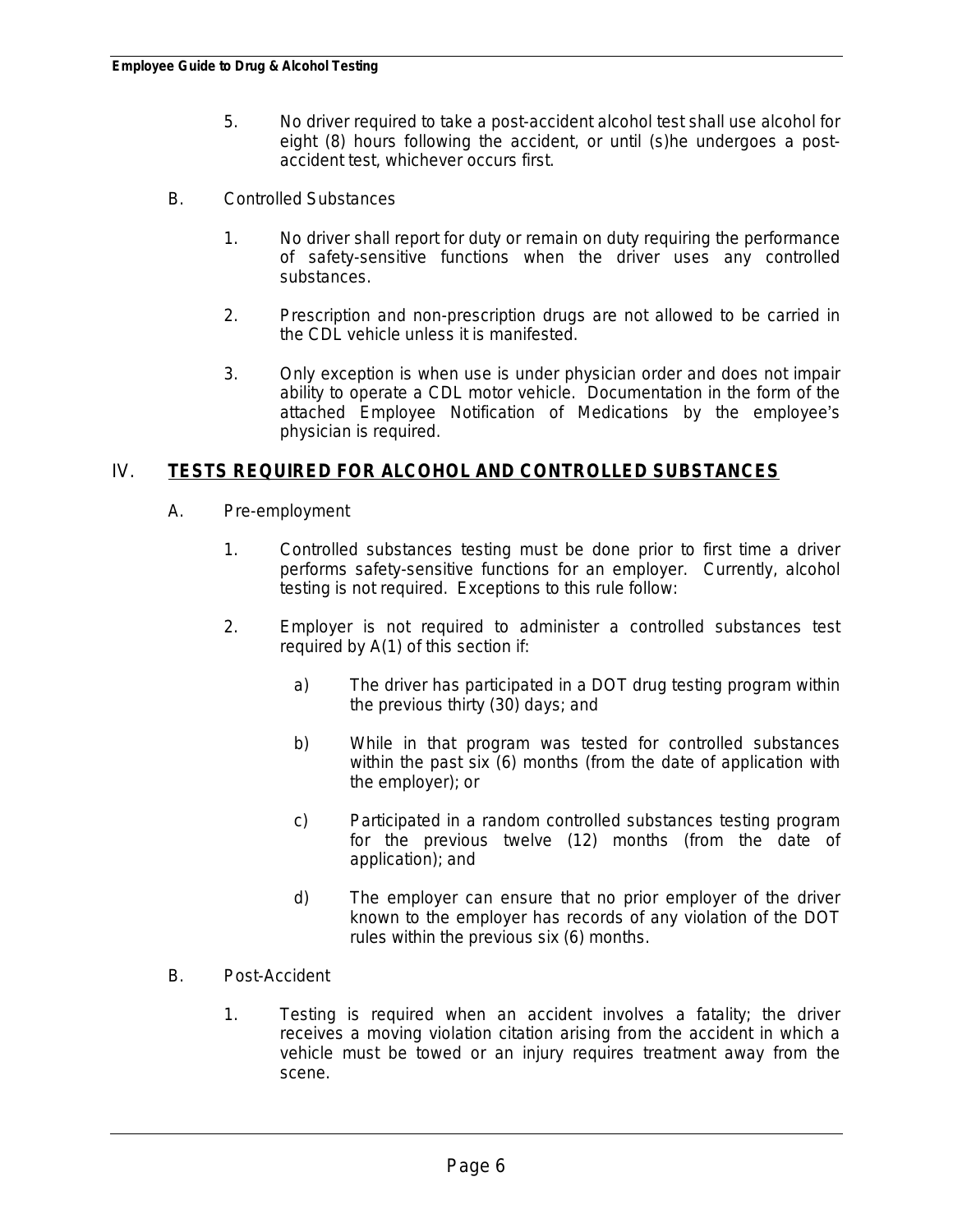- 2. Alcohol test must be done within eight (8) hours post accident. If driver is not tested within two (2) hours, the employer shall prepare and maintain on file a record stating the reason a test was not promptly administered. Driver must remain available and refrain from consuming alcohol for the entire eight (8) hour post-accident period or until he/she is tested, whichever comes first. It is employee's responsibility to immediately inform supervisor of accident so proper procedures can be implemented. It is supervisor's responsibility to take employee, if necessary, for testing.
- 3. Controlled substance testing must be done within thirty-two (32) hours post accident. If the driver has not been tested within thirty-two (32) hours, the employer shall prepare and maintain on file a record stating the reason a controlled substances test was not promptly administered.
- C. Random
	- 1. Annual percentage rate of alcohol testing will be twenty-five (25%) percent.
	- 2. Annual percentage rate of controlled substances testing will be fifty (50%) percent.
	- 3. Alcohol and controlled substances tests must be unannounced and spread reasonably throughout the calendar year.
- D. Reasonable Suspicion
	- 1. Employer shall require alcohol and/or controlled substances test when certain observations are made by a supervisor as to a driver's appearance, behavior, speech, or body odor.
	- 2. Person making this determination must have received certain training under the employer's program.
- E. Return-to-duty
	- 1. Alcohol test with resulting concentration of less than 0.02 required, or;
	- 2. Controlled substances test with a verified negative result.
- F. Follow-up to Rehabilitation
	- 1. Driver subject to minimum of six (6) unannounced follow-up for alcohol and/or controlled substances tests within the first twelve (12) months of return to duty.

### V. **CONSEQUENCES FOR DRIVERS WHO TEST POSITIVE FOR CONTROLLED SUBSTANCES AND ALCOHOL**

A. Removal from safety-sensitive function defined as: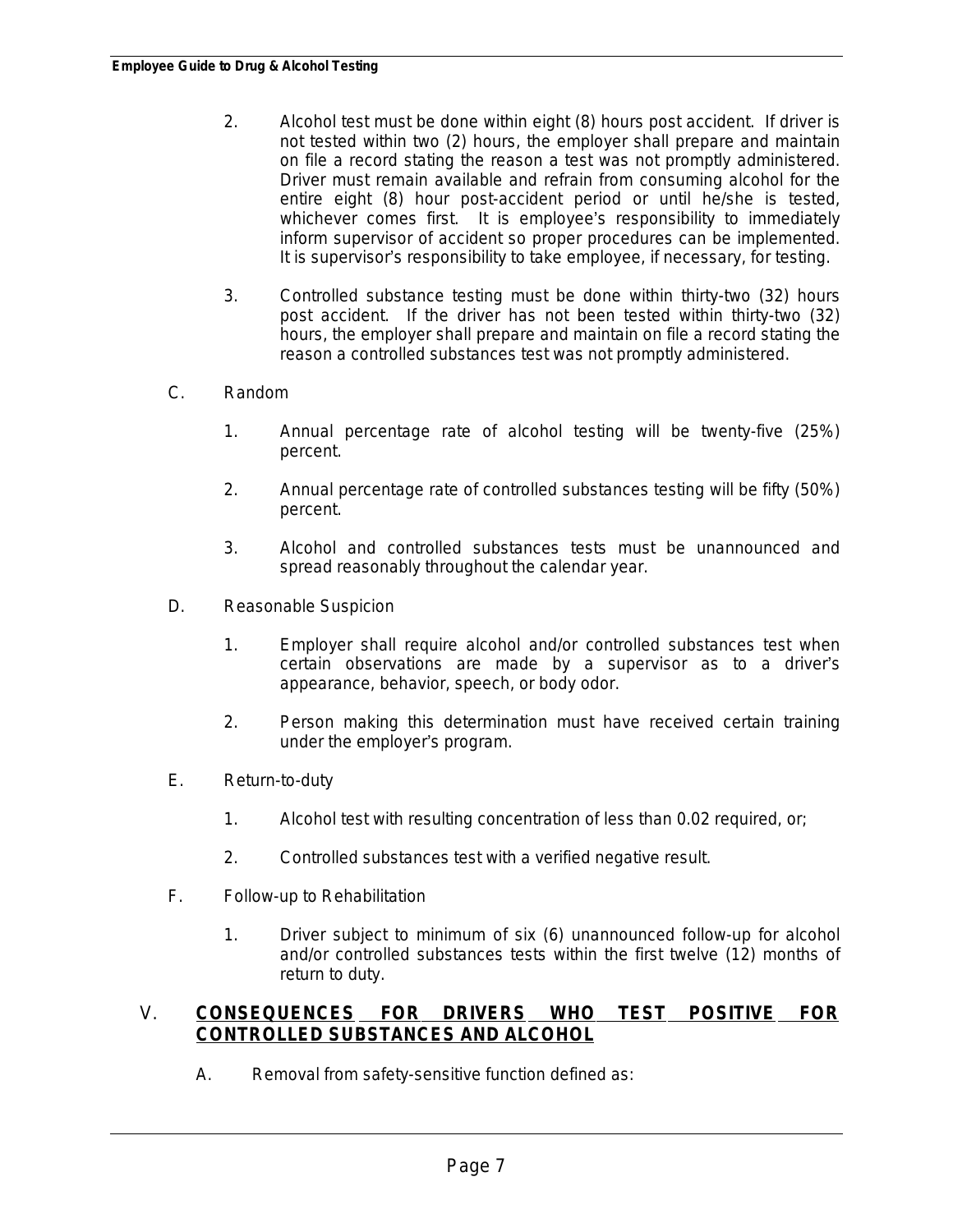- 1. All time at a carrier or shipper plant, terminal, facility, or other property, waiting to be dispatched, unless the driver has been relieved from duty by the employer.
- 2. All time inspecting equipment as required by the Federal Motor Carrier Safety Regulations (FMCSR's), or otherwise inspecting, servicing or conditioning any commercial motor vehicle at any time.
- 3. All time spent at the driving controls of a commercial motor vehicle.
- 4. All time, other than driving time, spent on or in a commercial motor vehicle (except for time spent resting in the sleeper berth).
- 5. All time loading or unloading a commercial motor vehicle, supervising or assisting in the loading or unloading, attending a vehicle being loaded or unloaded, remaining in readiness to operate the vehicle, or in giving or receiving receipts for shipments loaded or unloaded.
- 6. All time spent performing the driver requirements associated with an accident.
- 7. All time repairing, obtaining assistance, or remaining in attendance upon a disabled vehicle.
- B. Required evaluation and testing before return to safety-sensitive function.
- C. Other alcohol-related restrictions:
	- 1. No driver who is found to have an alcohol concentration of 0.02 or greater but less and 0.04 shall perform or continue to perform safetysensitive functions until the start of the driver's next regularly scheduled duty period, but not less than twenty-four (24) hours following the test.
	- 2. No employer action can be taken against a driver based solely on test results showing an alcohol concentration less than 0.02.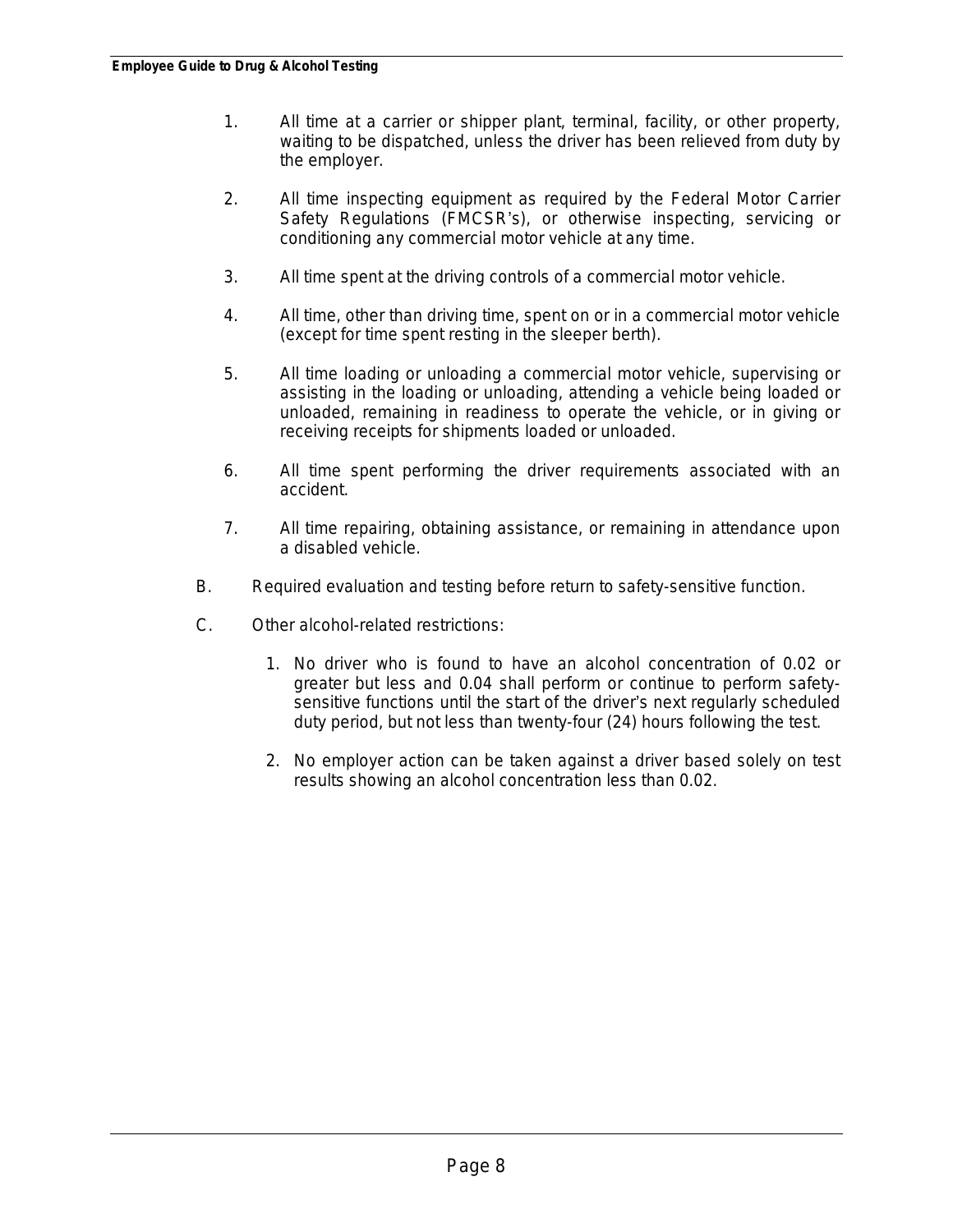**SECTION II**

# **ALCOHOL/DRUG REFERENCE GUIDE**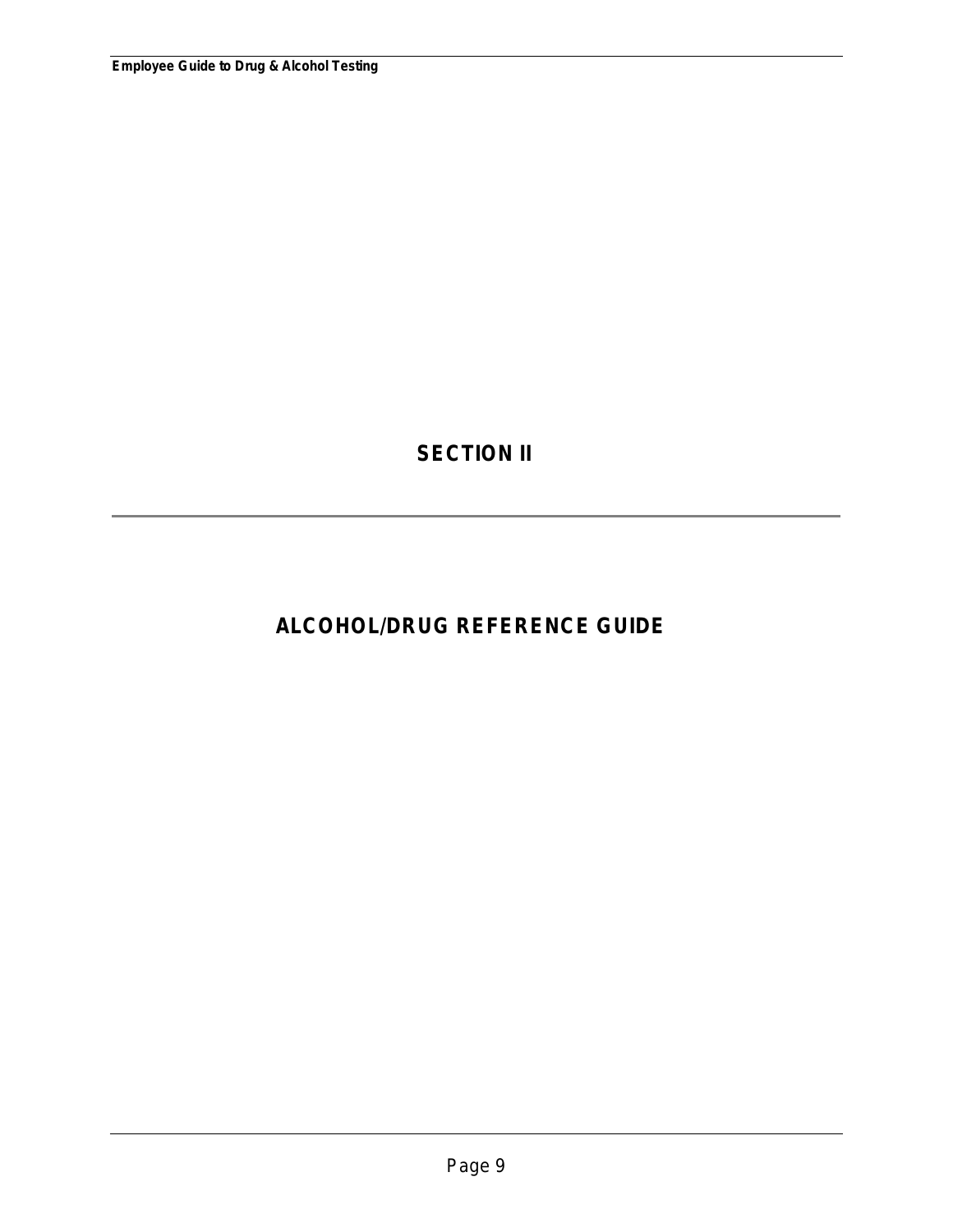# **SECTION II: ALCOHOL/DRUG REFERENCE GUIDE**

# **EMPLOYEE AWARENESS**

# **Use This Information to Identify Alcoholism or Other Drug Dependency**

The following information has been purposefully designed to help you decide whether or not you are an alcoholic and/or drug dependent. We use the terms "alcoholic" and "alcoholism" as indicative of primary "drug of choice" and do not exclude the use of other drugs. In fact, alcohol may slip into second or third place in one's choice of drugs during a given period of time but, generally, it returns as the "primary drug of choice". *It doesn*'*t make any difference what your drug of choice may be. Any mood-altering drug can cause most of the effects noted in this information.*

So, when you do find yourself thinking about your drinking or drug use, don't put it aside. . . look honestly at the facts.

**If, due to your drinking or drug use, you are experiencing any one of these life problems, you could be an alcoholic or drug dependent person:**

| <b>EMOTIONAL</b> You can't understand what's wrong or    |
|----------------------------------------------------------|
| you've said or done things you're ashamed of.            |
| <b>PHYSICAL</b> You don't feel as well as you should.    |
| <b>RELATIONSHIPS.</b> You've hurt people you care about. |
| <b>FAMILY</b> You've broken too many promises.           |
| <b>EMPLOYMENT</b> You know you could do a better job.    |
| <b>LEGAL</b> You got or just missed getting a D.U.I.     |
| <b>SPIRITUAL</b> You're losing your values and feelings. |
|                                                          |

**In other words, alcohol or other drugs are interfering with your life!**

**DID YOU KNOW THAT. . .**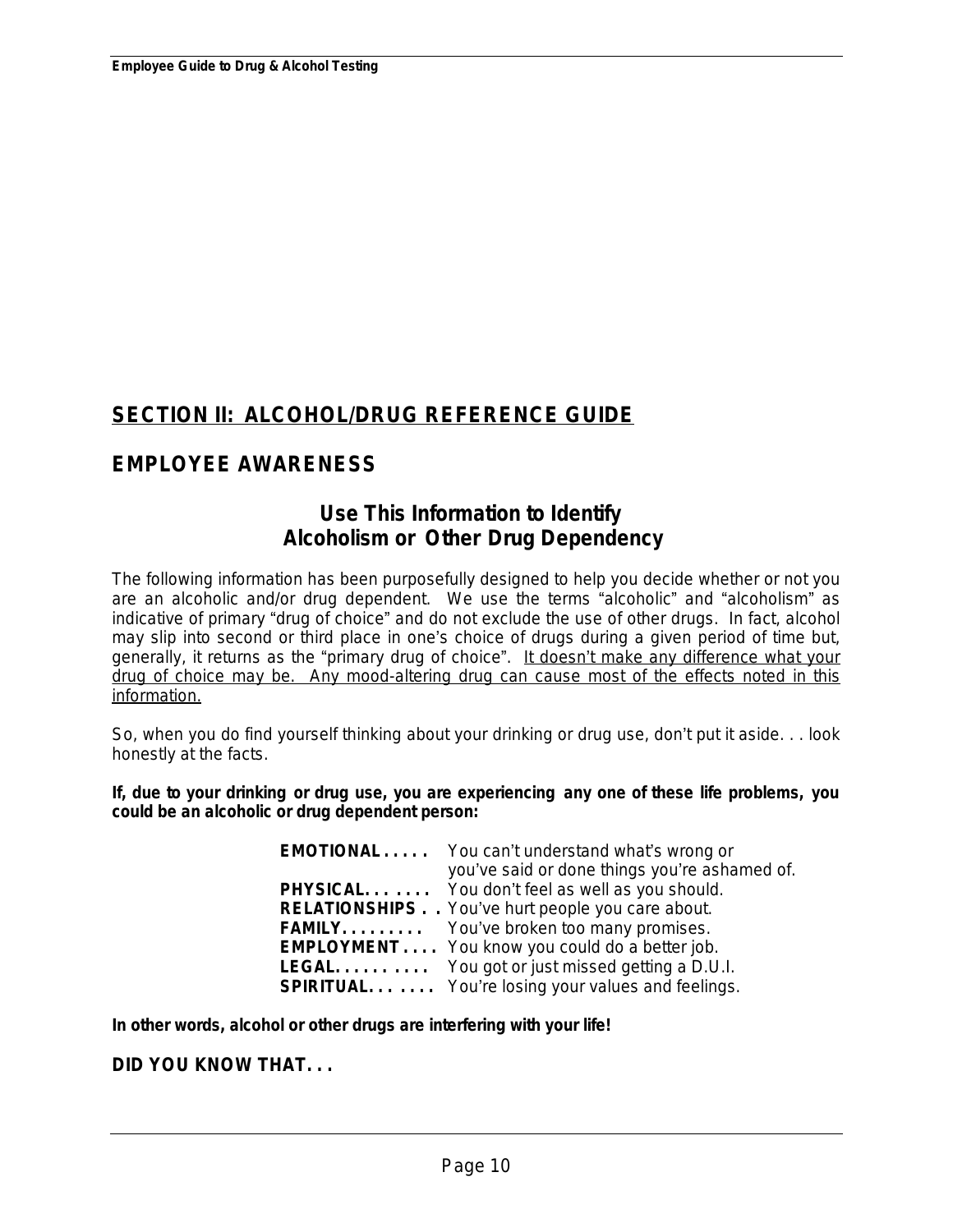An alcoholic is a person with a disease – alcoholism – not a person who is immoral, weak or stupid. Anybody can be an alcoholic. Drinking alcohol causes alcoholism *if* the right biological conditions exist.

If you find yourself "defending your right to drink" you may be in active denial of a life threatening disease – alcoholism.

*Alcoholism and other drug dependence is a progressive disease.* Continued drinking or drug use fosters continued life problems to the point that life becomes unmanageable. *Denial* is the major block towards recovery. Denial progresses with continued use. . .the denial system becomes stronger. . .feeds the illness. . .causes the affected person to become seriously ill.

### **HERE ARE SOME BASIC EXAMPLES OF DENIAL. ARE YOU FAMILIAR WITH ANY OF THEM?**

"No Big Deal"

Claiming that you do drink, but in such a manner that you admit to less of what you really drink, such as: "I only have a few beers, big deal" OR balking at the fact that drinking or drug use is causing you or anyone else any problems, such as: "Yeah, so what if I drink or smoke a joint, I'm not hurting anyone."

"Pointing the Finger"

Accusing someone else of being the cause of your behavior, such as: "If you didn't nag me so much, I wouldn't have to drink" OR claiming that situations cause you to drink such as: "Don't bug me, I have enough problems at work, I don't need you giving me more problems."

"The Problem is. . ."

Providing reasons other than drinking/drugging to explain the cause or consequences of use, such as: "I know I have missed a lot of work lately, but I just can't seem to shake this flu."

"Everybody Drinks in this Job. . ."

Providing a self-serving analysis of drinking behavior such as: "The nature of my work is such that I am responsible for entertaining business associates. Drinking, of course is involved." OR "I enjoy a drink in the company of friends and family gatherings."

### **ANSWER THE FOLLOWING QUESTIONS** – **BEFORE, DURING AND AFTER DRINKING OR DRUG USE** – **AND CONSIDER THE FACTS:**

### **1) Do you often feel depressed?**

**FACT:** Alcohol, as a central nervous system depressant, quite literally can cause you to "cry in your beer". Other drugs also do the same when the "high" wears off.

### **2) Do you find that you experience anger or rage with little or no reason?**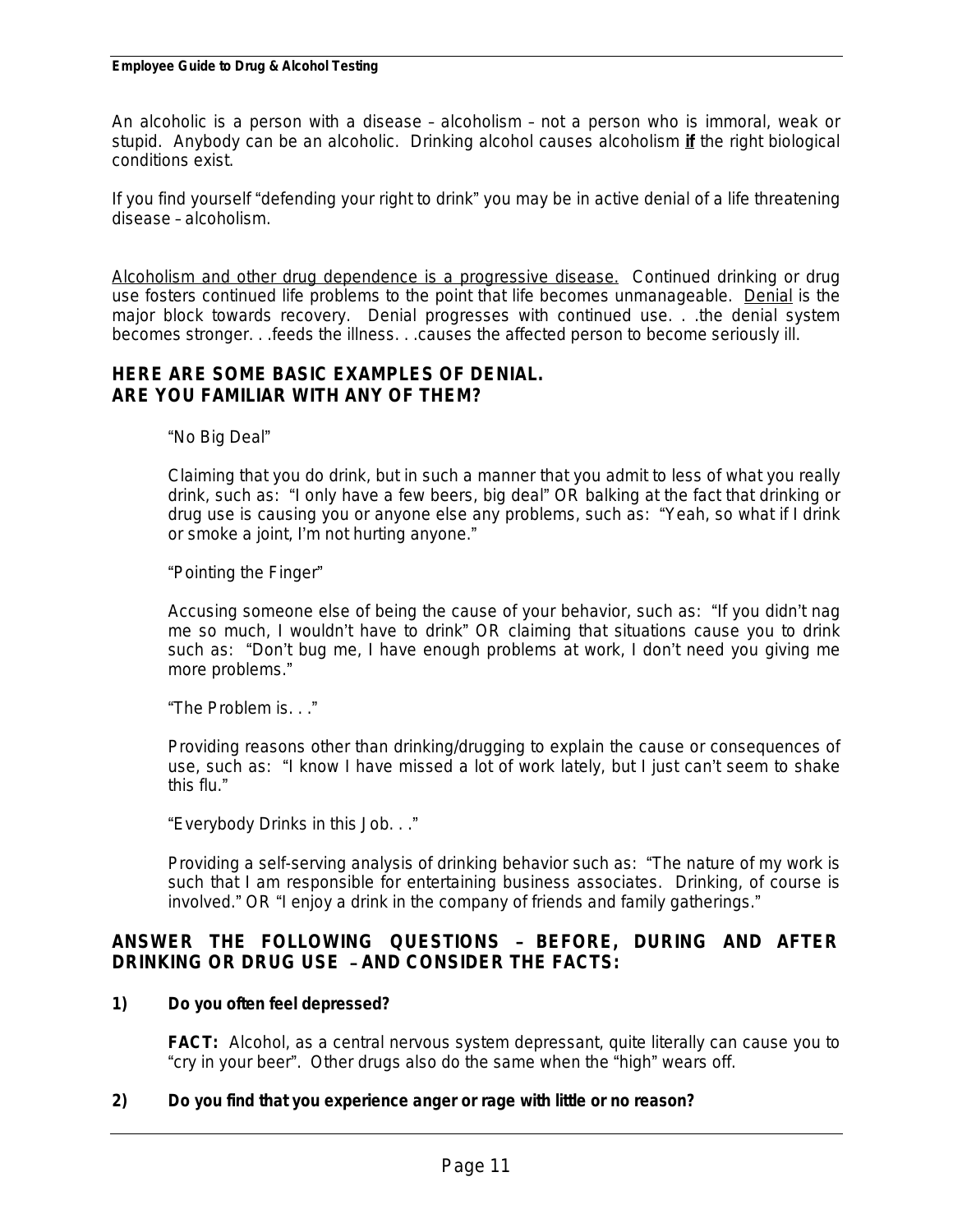**FACT:** Alcohol and other drugs can create acute effects that are not predictable to the user or anyone else. Chemically-induced mood swings create behavior problems for everyone concerned with the person.

### **3) Do you do things or say things that you too often regret?**

**FACT:** Alcohol and other drugs can cause a dramatic change in a person's perception of others and cause inappropriate (and sometimes violent) reactions to otherwise inoffensive conversation and events. It can cause a person to behave in ways that are totally opposite of their usual self.

#### **4) Do you find yourself too often isolated from your family and friends?**

**FACT:** Drinking/drug use creates a conflict with priorities. . .the more important it becomes, the less important family and friends become.

#### **5) Do you feel you** '**ve lost any feelings toward your spouse?**

**FACT:** Alcohol/drugs anesthetizes one's feelings – it overwhelms any relationship as it becomes the central focus in one's life.

#### **6) Do you too often feel nervous or irritable?**

**FACT:** Alcohol reduces blood sugar levels. When alcohol is present in the body, the liver automatically concentrates on metabolizing it and a drop in sugar is likely. Symptoms include: hunger, weakness, nervousness, sweating, headache and tremors. The long-term effects of other drugs are increased anxiety, moodiness and irritability.

#### **7) Do you suffer from loss of appetite?**

**FACT:** Alcohol is one of the most frequent causes of stomach problems. Any use of alcohol stimulates production of hydrochloric acid and irritates the stomach's lining.

#### **8) Do you experience difficulty in concentrating?**

**FACT:** The alcohol found in beer, wine and whiskey is called "ethanol". Ethanol is the liquid from of ether – the anesthetic used by many dentists. Ethanol qualifies alcohol as a drug. Alcohol lowers the activity of the brain and interferes in normal functioning. **Alcohol is alcohol.** One-half (1/2) ounce of pure alcohol is found in a twelve (12) ounce can of beer, six (6) ounce glass of wine and one (1) ounce of hard liquor. So, *any* alcohol impairs judgment and concentration. Other drugs such as marijuana or cocaine create short-term memory loss.

#### **9) Do you experience sexual problems?**

**FACT:** Alcohol can interfere with the physiological ability for sex. Shakespeare said it best: "It provokes the desire – but takes away the performance". In "provoking the desire", it may lower inhibitions to the point of releasing sexual desires (or fantasies) that are unacceptable to one's sexual partner. This in turn may cause the alcoholic to seek fulfillment of these new-found "needs" through affairs or through prostitutes. This action creates more guilt and inhibits future sexual performance, thus, continuing the cycle. It can also lead to AIDS.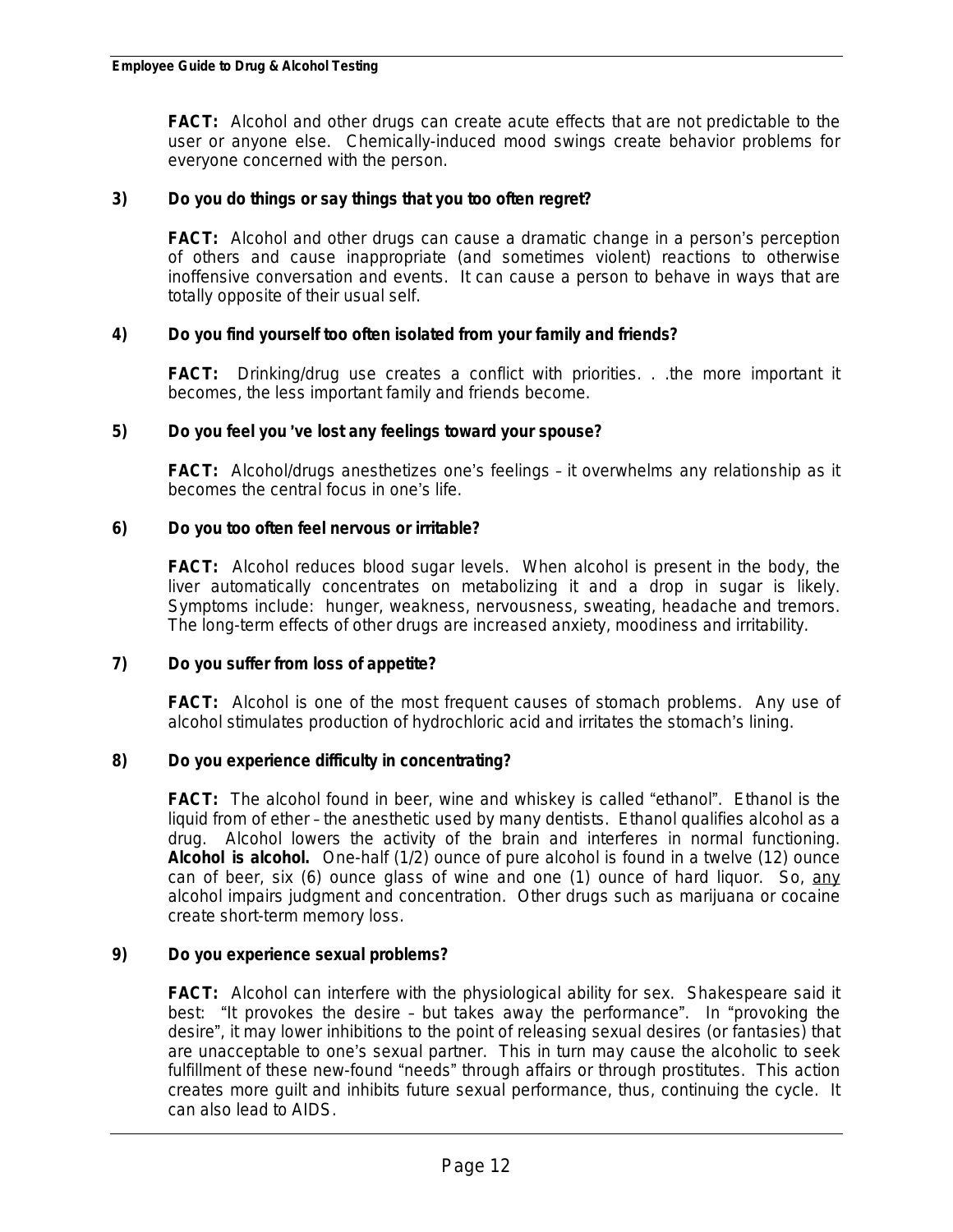### **10) Do you make promises to your family which are seldom kept?**

**FACT:** Making frequent promises results from the person's attempt to make up for bad behavior as well as impending loss of love, respect and acceptance. Breaking promises is a direct result of alcohol or drugs taking priority in life.

#### **11) Do you usually eat your meals out, after the family has eaten, or not at all?**

**FACT:** As alcoholism progresses it effects normal eating habits. Simply put, the alcoholic becomes malnourished as a result of drinking more and eating less. Food contains vitamins, minerals and other essential substances, alcohol does not. The alcoholic's absence at family meals, again, is a result of drinking taking priority and also an attempt to avoid possible confrontation by the spouse or family regarding drinking.

#### **12) Is too much of your time spent sleeping late in the morning or napping?**

**FACT:** As the person continues to drink or drug, sleep disturbances are intensified. As a result of fatigue and in an effort to recover from the loss of necessary sleep for functioning, the affected person sleeps late or naps great amounts of time away. The combination of continued drinking or drug use and inappropriate sleeping patterns can result in chronic insomnia.

#### **13) Are your children afraid of you or do they avoid you?**

**FACT:** Continued drinking or drug use causes emotional and behavioral dysfunction for the affected person as well as anyone involved in their lives. The unpredictable behavior of an alcoholic or drug dependent parent witnessed by a child causes insecurity, fear, confusion, and anger.

### **14) Is your marriage or relationship in jeopardy?**

**FACT:** It has been estimated that seventy (70%) percent of divorce is the direct result of alcoholism.

#### **15) Have you ever been hospitalized as a result of drinking?**

**FACT:** It has been estimated that over sixty-five (65%) percent of all hospital admissions are alcohol-related. The symptoms vary in degrees from minor injuries; physical warnings . . . cuts, sprains, broken bones, concussions, gastritis, vomiting, diarrhea, hyperventilating, heart palpitations. . . to major acute/chronic illness. . .convulsions, heart attacks, pancreatitis and cirrhosis.

#### **16) Have you ever been or nearly been arrested for D.U.I.?**

**FACT:** Alcohol has a direct effect on anyone's capacity to operate a vehicle. Because alcohol is a drug, it has the power to interfere with reflexes, judgment and concentration.

### **17) Does anyone in your family have a drinking problem?**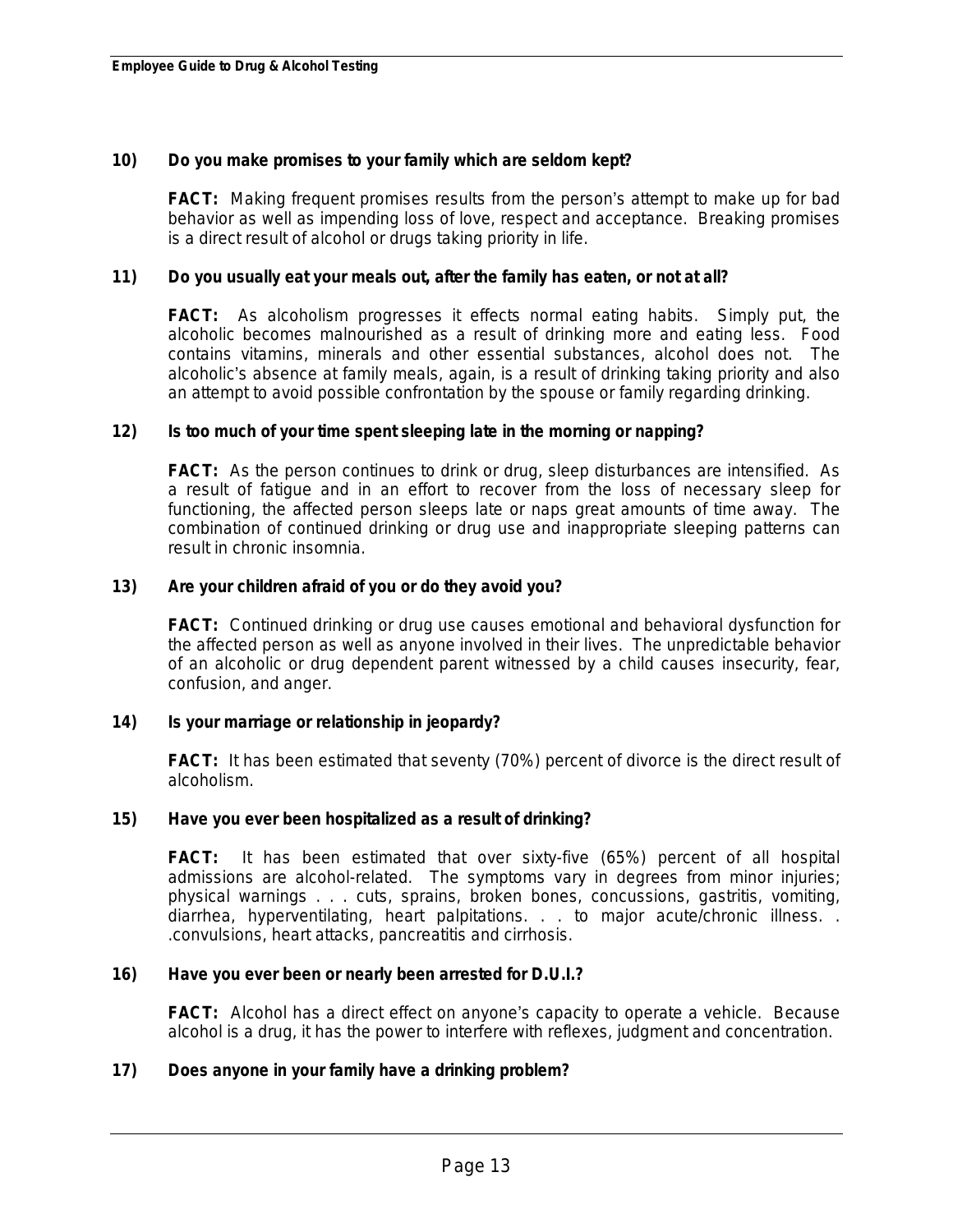**FACT:** Children of alcoholics are at high-risk of contracting the disease. Research has proven that alcoholism is a generational illness which runs rampant in many families.

#### **18) Have you ever been late or absent from work due to your drinking?**

**FACT:** Absence from work due to drinking or drug use is a sign of a later stage problem. It is proof positive that one's drinking or drug use has taken on such importance that it now interferes (and jeopardizes) one's ability to earn a living.

#### **19) Do you feel that you could do a much better job at work than you do?**

**FACT:** If your job or career has been a rewarding experience for you and a major portion of your self-esteem comes from your employment, it is a crushing blow to discover that you can no longer "deliver" what you're capable of.

**Doesn**'**t it make sense to seek professional advice if you think that you may have an alcohol or other drug problem? Be good to yourself!** 

**Call: 1-800-692-7459.**

### **ALCOHOL**

#### **Alcohol is a class of chemical compounds, one of which is ethyl alcohol.**

### **Effects**

As alcohol is carried through the bloodstream, it produces effects similar to those produced by ether, an anesthetic. Even in a person who has had only one (1) or two (2) drinks, the depressant effects of alcohol may become evident through physical changes – a general slowing down of overall brain function, judgment, alertness, coordination, and reflexes. Furthermore, even relatively light consumption of alcohol may result in some attitude and/or behavior changes. For example, a person who is under the influence of alcohol may evidence uncharacteristic hostility, or may take risks that he or she usually would not consider such as *driving recklessly.*

When alcohol is used in combination with other drugs, the physical effects can be serious and, in some cases, life-threatening. For instance, when used with a depressant drug or an antihistamine, alcohol can intensify the effects of that particular drug. Some drug-alcohol interactions – particularly those involving antibiotics – may produce extreme discomfort in the form of nausea, sweating, severe headache and convulsions.

Alcohol is an addicting substance. It is estimated that one (1) out of every eight (8) or ten (10) people who drink alcoholic beverages eventually will become dependent on the substance and use it compulsively. Tolerance, or the ability to drink increasing quantities of alcohol without obvious effects, may develop with use of the substance over a period of time. Some clues to addiction may include loss of control over quantity consumed once drinking begins, memory blackouts, and uncharacteristic problems with family, school, work or the law.

Heavy consumption of alcohol on a regular basis can lead to serious physical problems. Fatty liver, pancreatitis, chronic gastritis, and cirrhosis are serious consequences of alcohol abuse that clearly contribute to the characterization of alcoholism as a fatal disease. A person who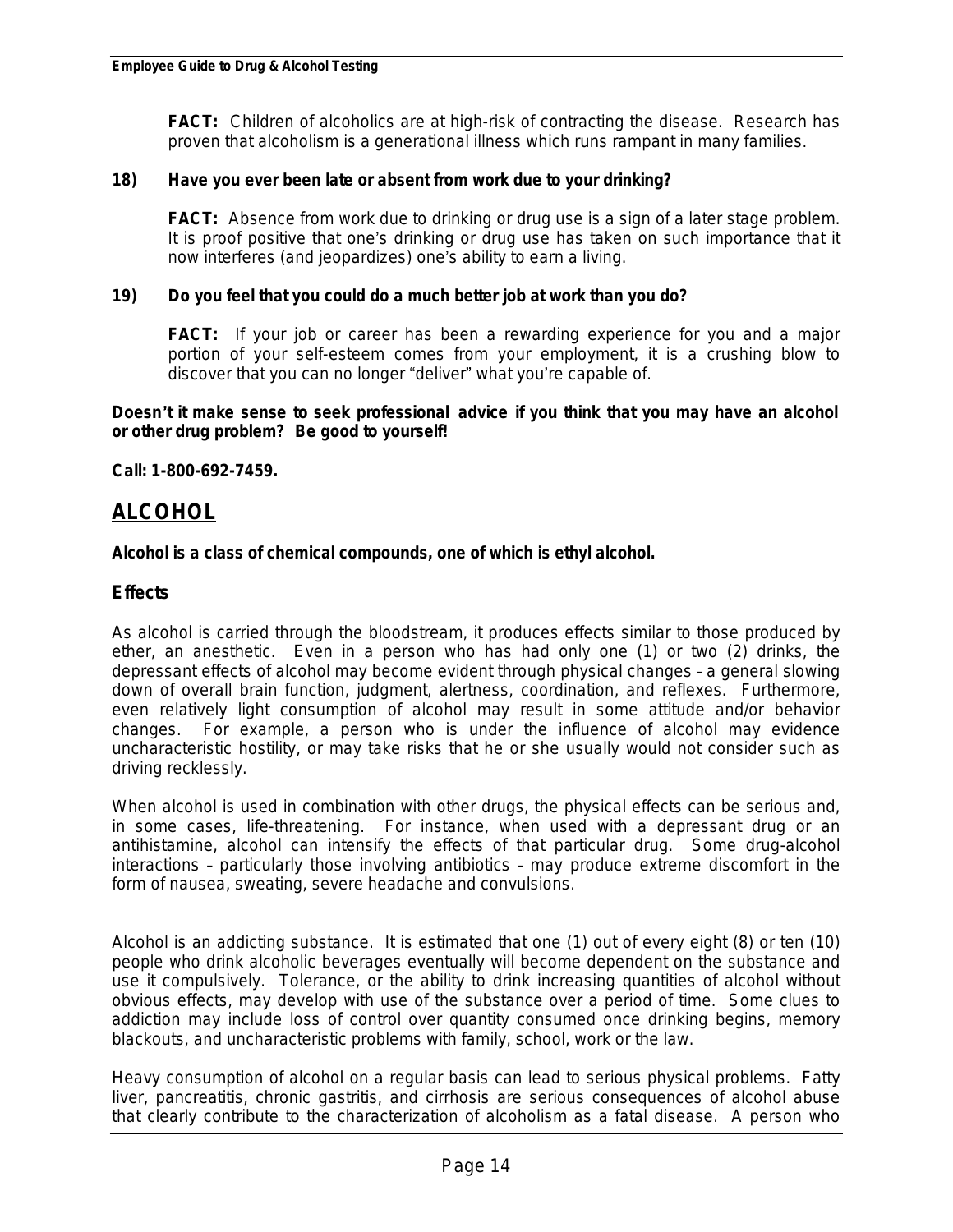stops drinking after prolonged and heavy use of alcohol may suffer from severe withdrawal symptoms.

### **IMMEDIATE EFFECTS**

- ◊ Odor on breath
- ◊ Initial stimulation followed by depressed nervous system
- ◊ Flushed skin
- Glazed appearance of eyes

### **CHRONIC AND LONG-TERM EFFECTS**

- ◊ Nutritional deficiencies and sleeping difficulty
- Impaired short term memory/ability to concentrate
- ◊ Slowed reaction time/impaired motor skills
- **◊** Brain and nervous system damage<br>◊ Liver damage, pancreas and kidney
- Liver damage, pancreas and kidneys
- ◊ Digestive problems (gastric ulcer)
- ◊ Higher likelihood of stroke, coronary problems and cancer

### **\*EFFECTS OF ALCOHOL ON DRIVING\***

A person operating a motor vehicle after drinking any amount of alcohol is likely to experience the following:

#### **IMPAIRED REACTION TIME AND IMPAIRED MOTOR COORDINATION**

- ◊ Reaction time is slowed resulting in delayed braking
- ◊ Thinking and reflexes slow, making accidents more likely in unexpected situations
- ◊ Over-reaction in steering resulting in swerving around other vehicles

### **REDUCED CONCENTRATION**

- ◊ Memory is impaired and learning processes slowed
- ◊ Remembering sequences of number or directions can be difficult
- Usual concentration on defensive driving is replaced by daydreaming

#### **TENDENCY TO TAKE UNNECESSARY RISKS**

- ◊ Impaired judgment makes it more likely that driver will take unnecessary risks
- ◊ May also occur due to false sense of security

### **POSSIBILITY OF REACTING WITH ANGER TOWARD OTHER MOTORISTS**

◊ As blood alcohol level decreases, agitation may cause outbursts of anger

### **EUPHORIC HIGH FOLLOWED BY A PERIOD OF STUPOROUS INACTIVITY**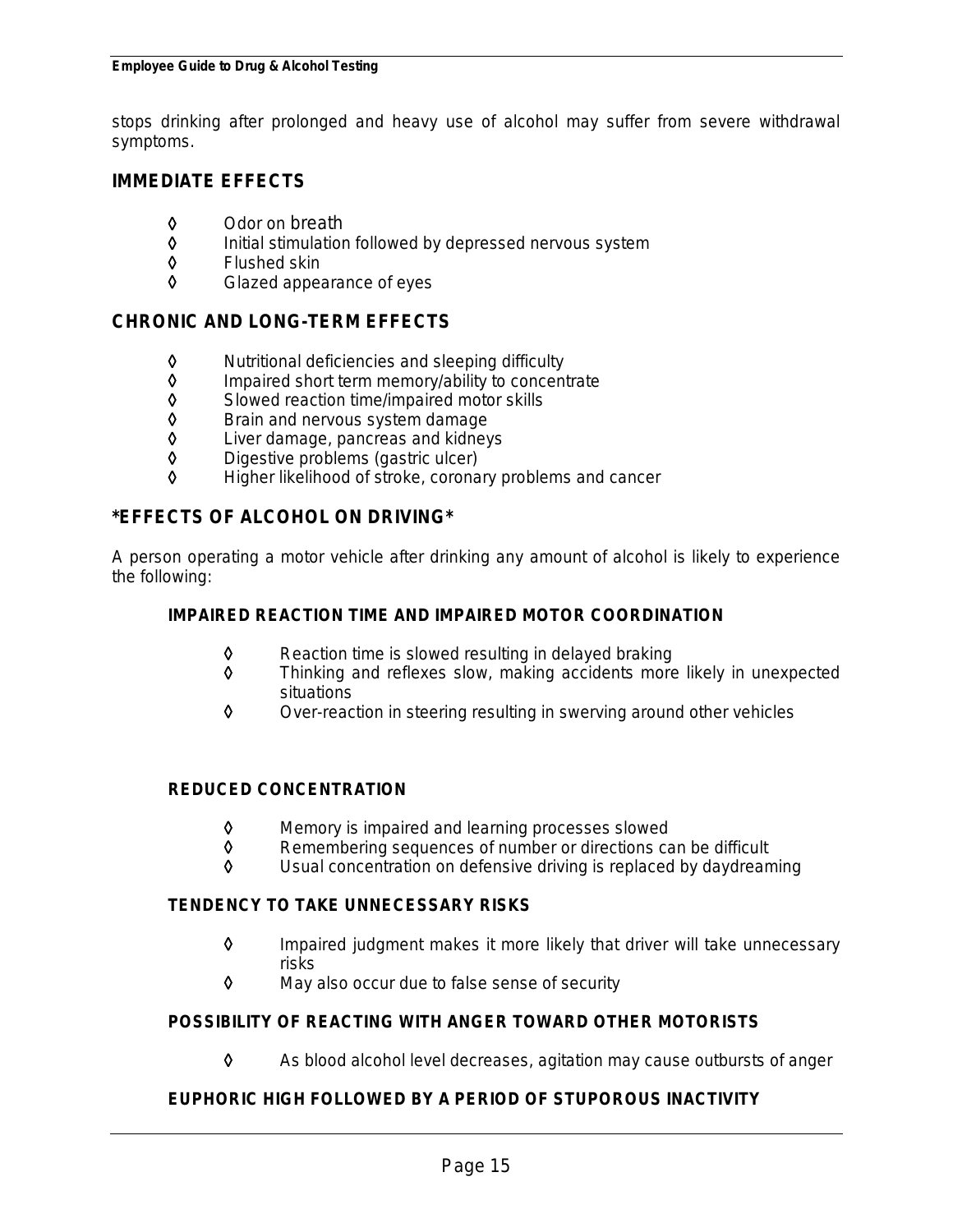- ◊ Daydreaming occurs and attention is diverted
- ◊ Possibility of accidents is increased due to sluggishness and inattention

### **VISUAL DISTORTION**

◊ Blurred and/or double vision occurs as with any depressant drug

### **MARIJUANA**

**Marijuana is classified as a Schedule I Controlled Substance under the Comprehensive Drug Abuse Prevention and Control Act. Origin: Plant-cannabis sativa. Common street names: grass, weed, pot, reefer, lid, joint, loco weed, dope, Thai stick, Mary Jane and roach. Concentrated resin: hash, hashish.**

### **Effects**

When marijuana is inhaled, the first effects are usually felt within a few minutes. The effects proceed to peak in a time from ten (10) minutes to a half (1/2) hour, and remain for approximately two (2) to three (3) hours. Generally, the effects of marijuana are time-limited and will dissipate as the drug wears off. The active ingredient, THC, is stored in body fat and is retained for several weeks. Specific physical effects of the drug include elevation of bloodpressure and pulse rate, coughing, dryness of the mouth and throat, slight decrease in body temperature, sudden appetite, and swollen red eyes.

It is important to note that an individual's physical and psychological experiences with marijuana depend to some degree on three (3) variables: 1) Strength or potency of the marijuana itself; 2) The individual's psychological state prior to use; and 3) The setting in which the substance is used. A first-time or inexperienced marijuana user may experience a panic reaction further characterized by paranoia. The user's feelings may range from general suspicion to intense fear of losing control.

The mood-altering property of this substance creates distortions of time, reality, and perception, often impairing short-term memory. For example, the marijuana user may not remember what he or she was thinking or talking about only minutes after a thought or conversation occurs. It has been found that marijuana adversely affects a person's concentration, reflexes and motor skills, and that it has the effect of speeding up but fragmenting thought processes.

It has been found that frequent, long-term use of marijuana can affect the user in a variety of ways. Some studies show that this substance may create or aggravate certain dysfunctions related to thinking, learning and recall. *Marijuana may also impair a person*'*s ability to drive* or do other things that require physical and intellectual capacities. The marijuana user may become listless, tired, inattentive, careless about personal grooming, withdrawn, and apathetic about activities and friends that were once important to him or her.

### **IMMEDIATE EFFECTS:**

- ◊ Reddened eyes
- ◊ Increased heart rate
- ◊ Dry mouth and throat

### **CHRONIC AND LONG-TERM EFFECTS:**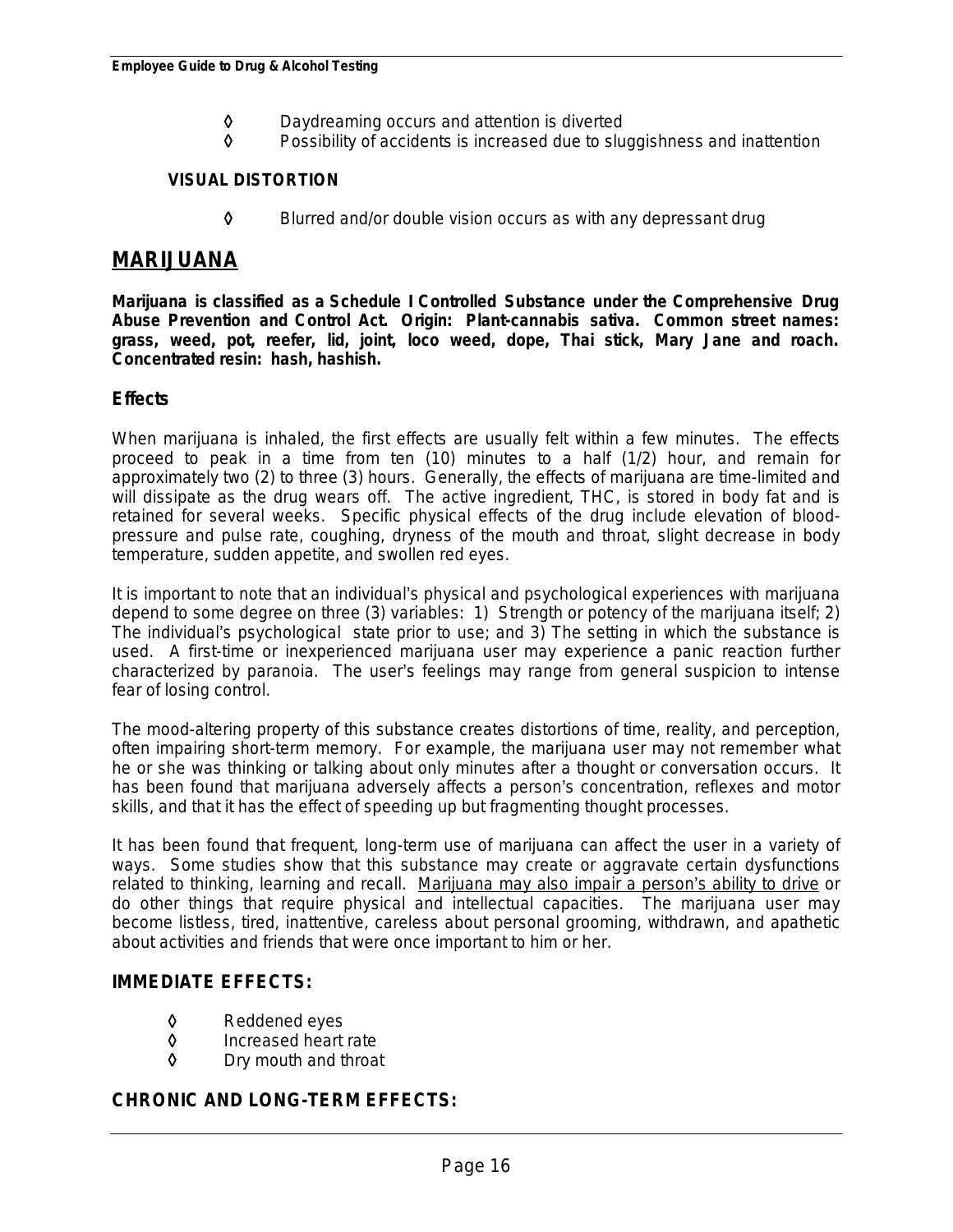- ◊ Reduction in efficiency of the respiratory, cardiovascular, reproductive and immune system
- **◊** Impaired short-term memory<br>◊ Altered sense of time
- Altered sense of time
- ◊ Slowed reaction time
- Reduced ability to concentrate
- ◊ Impaired motor skills

### **\*EFFECTS OF MARIJUANA ON DRIVING\***

### **IMPAIRED REACTION TIME**

Reaction time is increased, and braking time is slowed. Thinking and reflexes are slowed, making it difficult to respond to sudden, unexpected events.

### **IMPAIRED SHORT-TERM MEMORY**

The learning process is slowed. Remembering a sequence of numbers or memorizing and following a series of directions becomes difficult.

#### **REDUCED CONCENTRATION**

Inability to display continuous attention or handle a confusing situation. There is a difficulty with quick decisions to avoid accidents.

#### **IMPAIRED TRACKING**

The act of keeping track of another moving vehicle is significantly diminished. Tracking can be affected up to ten (10) hours after use.

### **DISTORTED TIME AND DISTANCE SENSE**

The ability to perceive accurately the passage of time is adversely affected. The user typically overestimates the time that has elapsed.

### **LACK OF CONTROL OF VEHICLE VELOCITY AND PROPER POSITIONING**

Responding to wind gusts, driving through curves, and maintaining speed and proper following distance is impeded.

#### **LENGTHENED GLARE RECOVERY AND BLURRED/DOUBLE VISION DISTORTED VISUAL AND DEPTH PERCEPTION**

Confusion is created about traffic movement and appropriate drive response.

# **COCAINE**

**Cocaine is classified as a Schedule II Controlled Substance under the Comprehensive Drug Abuse Prevention and Control Act. Origin: Leaves of the erthroxylon coca plant. Crack is a form of cocaine. Common street names: coke, flake, snow, crack.**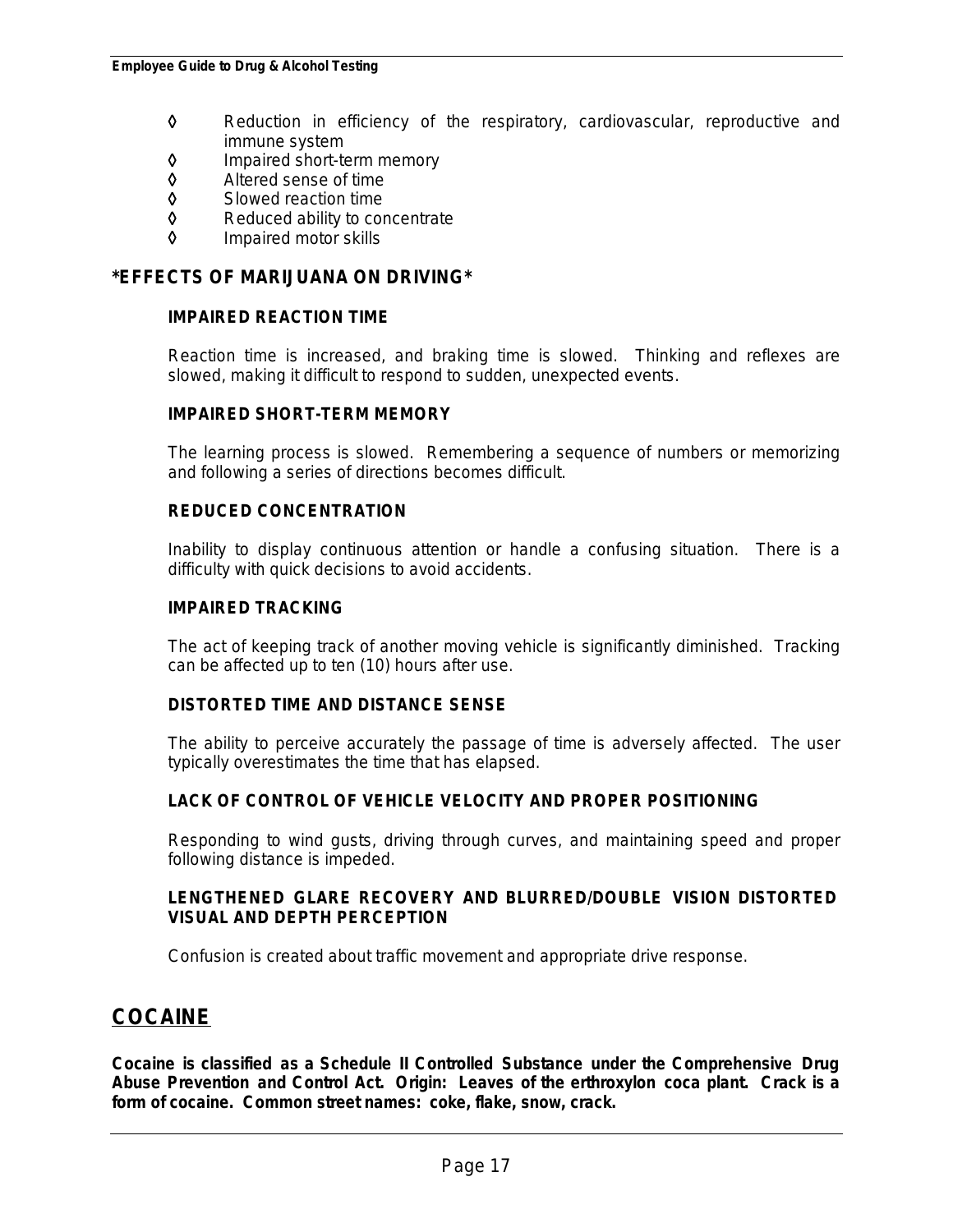### **Effects**

When cocaine is snorted or injected, the effects are usually felt within a few minutes and last less than an hour. Even when taken in relatively low doses, cocaine may produce accelerated heartbeat and respiration rate, an increase in body temperature, dilated pupils, and perspiration. As a result of these physical effects, the user is then likely to experience a sudden increase in alertness and energy, followed by a general feeling of well-being and loss of appetite. This temporary sense of mental and physical well-being may then be followed by an episode of depression. Other effects of cocaine on the individual will be based on the user's expectations, circumstances of use, personal history of other substance use and/or abuse, and whether or not the cocaine used has been "cut" with other substances or chemicals. When cocaine is injected or smoked, the user is likely to feel an immediate "rush" of intense euphoria accompanied by the effects just mentioned. Users who inject or smoke the substance run the risk of developing infection or hepatitis from contaminated equipment. Users who smoke the substance "freebase" are risking cardiac arrhythmia, convulsions, seizures, and suppression of breathing.

The seemingly positive effects of this substance make it a very seductive one. But when cocaine is used in large doses over a long period of time, it can actually create or intensify feelings of anger, restlessness, paranoia, and fear. Some cocaine users, in fact, lose their sense of reality and begin to see, hear and feel things that are only products of their imagination. The lack of food and sleep often associated with cocaine use is likely to complicate and intensify the effects of the drug itself. Long-term use of the substance may depress the function of the nervous system to the point that the brain, in effect, forgets to tell the heart to pump and the lungs to breathe, seizures and death may follow.

### **IMMEDIATE COCAINE EFFECTS**

- ◊ Euphoria
- ◊ Dilated pupils
- Increase in blood pressure, heart rate, respiration rate and body temperature

### **CHRONIC AND LONG-TERM EFFECTS**

- ◊ Short attention span
- ◊ Irritability, anxiety and depression
- Seizure and heart attack
- ◊ Loss of appetite and sleeplessness
- ◊ Hallucinations of touch, sight, taste and/or smell

### **\*EFFECTS OF COCAINE ON DRIVING\***

### **LAPSES IN ATTENTION AND CONCENTRATION**

Driving awareness is adversely affected regardless of the amount used.

### **AGGRESSIVE BEHAVIOR**

The common signs are anger and hostility toward other drivers as well as impatience and inappropriate risk-taking. The driver often overreacts to minor traffic irritations.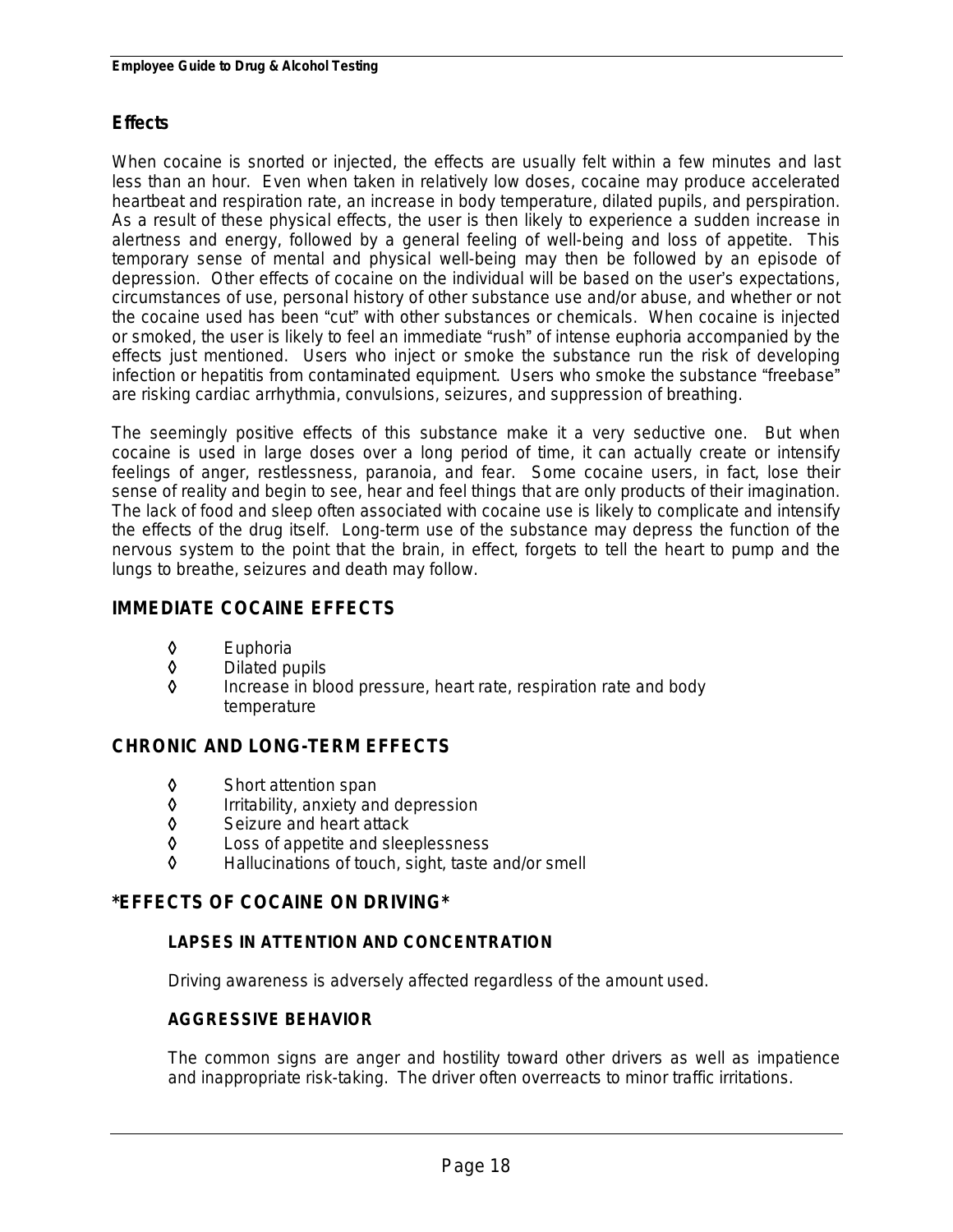### **TENDENCY TO OVERREACT AND OVERCOMPENSATE**

Acceleration, braking, shifting, etc. are affected by over-stimulating reflexes.

### **IMPAIRED MOTOR COORDINATION**

A decrease in hand-steadiness and eye/hand coordination affects proper driving response.

### **PERIODS OF LOSS OF CONSCIOUSNESS**

This is the result of fatigue due to lack of sleep and food.

### **FALSE SENSE OF ALERTNESS AND SECURITY**

Drivers become overly confident in driving judgment and skill. This affects their ability to perceive impending danger.

### **DISTORTED VISION AND DIFFICULTY IN SEEING**

The pupils are so dilated that sunlight or bright headlights cause pain and discomfort. Glare recovery is also affected.

### **AUDITORY AND VISUAL HALLUCINATIONS**

Changes in perception are experienced. The driver is out of touch with reality and loses sight of where he is going.

### **PROFOUND DEPRESSION, ANXIETY, IRRITABILITY AND RESTLESSNESS**

Cocaine is a fast-acting drug. The euphoria ends in less than an hour. The user is more depressed after using cocaine than before use. The higher the "high", the lower the " $low$ ".

# **NARCOTICS (INCLUDING** "**OPIOIDS**"**)**

*Opioids include codeine, heroin, morphine, oxycodone, oxymorphone, hydrocodone, hydromorphone.**(Reference DOT 49 CFR Part 40 effective January 1, 2018.)*

**Narcotics are classified as Schedule I, II, II, and V Controlled Substances under the Comprehensive Drug Abuse Prevention and Control Act. Origins are 1) Resin from the seed pod of the Asian Poppy or synthetic, manufactured for use in pain relief. Common street names: heroin, horse, smack, junk, scag, stuff and opium, morphine, codeine.**

### **Effects**

Narcotics cause a depression of the central nervous system that is characterized by drowsiness, clouding of mental processes, apathy, and a slowing of reflexes and physical activity. Many people report that narcotics give them an overall sense of detachment from physical pain and the surrounding environment; some people report experiencing a "high" or a rush of euphoria with narcotic use. Other common effects include nausea, vomiting, constriction of the pupils, constipation, lack of response to pain, depression of respiration rate, and lethargy.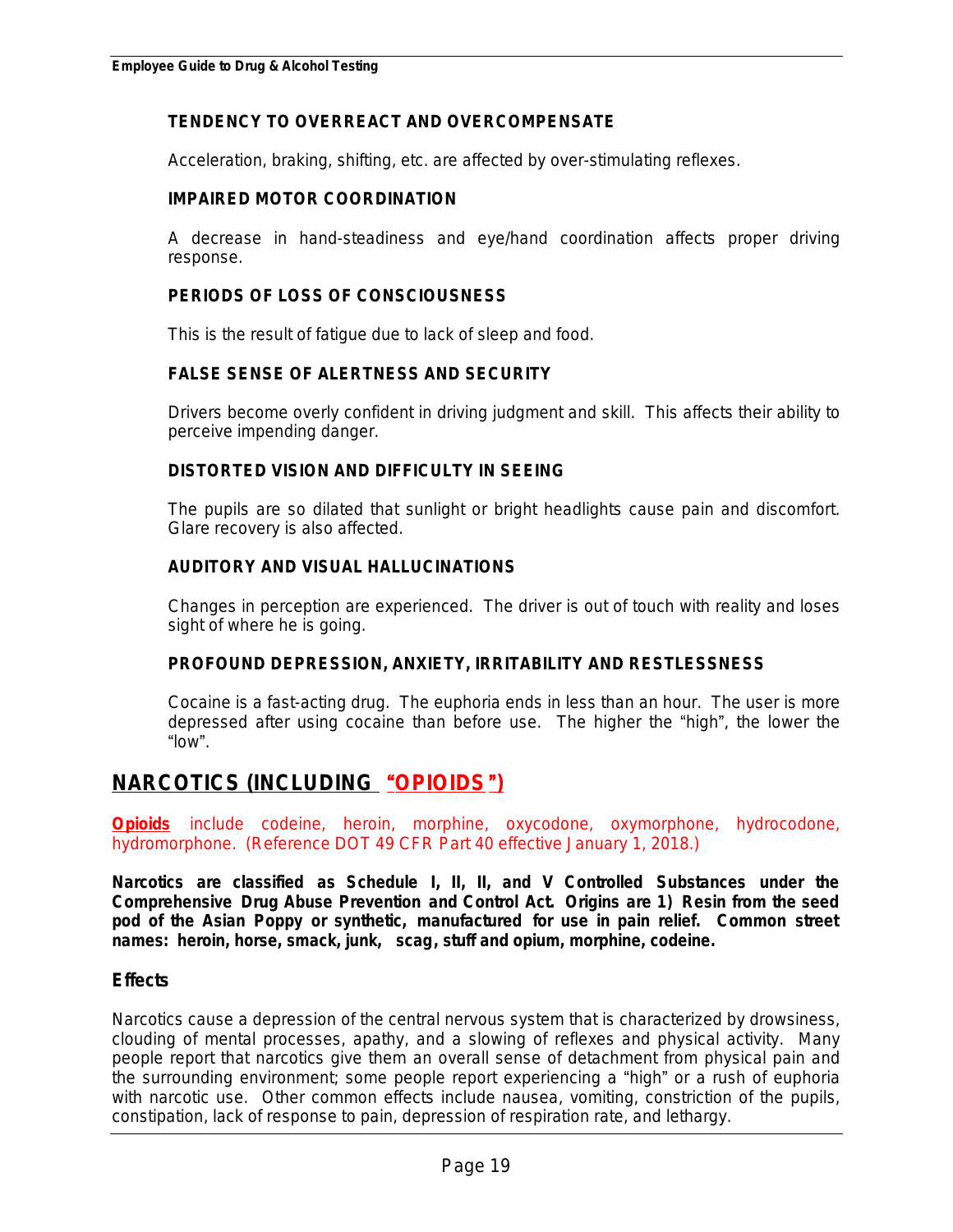Tolerance to narcotics develops with continued use. All narcotics are considered addicting substances, but heroin is considered the most potent ot these drugs. Withdrawal from narcotics is an uncomfortable and sometimes complicated process that requires medical supervision. Because of the potency and fast-acting properties of these drugs, withdrawal symptoms begin only eight (8) to twelve (12) hours after the last doses of the substance is taken. Typical symptoms of withdrawal for narcotics include frequent yawning, "goose flesh" skin, watery eyes, runny nose, dilated pupils, and body chills. Although rare, complications of withdrawal from narcotics may lead to convulsions and other medical emergencies.

### **IMMEDIATE EFFECTS**

- ◊ Relaxation and induced sleep
- ◊ Reduction of pain
- ◊ Decrease in size of pupils
- Cold, moist and bluish skin

### **CHRONIC AND LONG-TERM EFFECTS**

- ◊ Restlessness, nausea and vomiting
- Breathing slows down, and death may occur
- ◊ User may go "on the nod" going back and forth from feeling alert to drowsy
- ◊ Loss of appetite
- ◊ Addiction even with occasional use
- Infections of the heart lining and valves, skin abscesses and congested lungs
- ◊ Infections from unsterile solutions, illness such as liver disease, tetanus, serum hepatitis and AIDS from use of needles.

### **\*EFFECTS OF NARCOTICS ON DRIVING\***

### **EFFECTS OF INTOXICATION**

These effects are similar to those produced by alcohol abuse.

### **FALSE SENSE OF SECURITY**

This state of mind will cause the driver to take more chances and risks.

### **EUPHORIC HIGH FOLLOWED BY A PERIOD OF STUPOROUS INACTIVITY**

The driver daydreams while in this state of mind. Attention is not given to the road conditions and/or traffic situations. This subsequently creates the probability of a collision.

#### **DIFFICULTY IN FOCUSING**

The pupils are so constricted (pinpoint) that vision is impaired.

#### **VISUAL DISTORTION**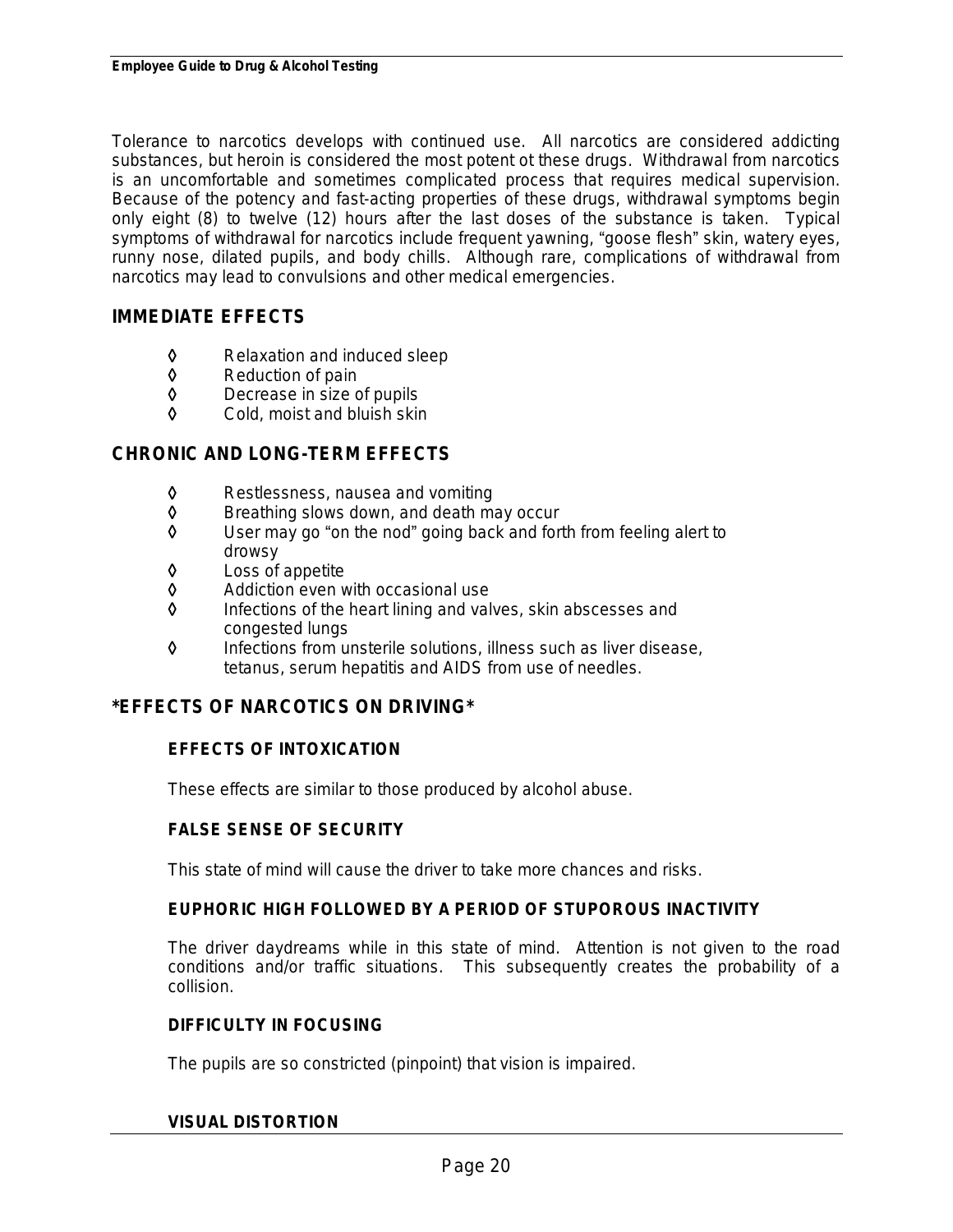Blurred and/or double vision occurs as it does with any depressant drug.

### **COMA**

**T**his creates an obvious safety risk.

# **PHENCYCLIDINE (PCP)**

**PCP is classified as a Schedule I Controlled Substance under the Comprehensive Drug Abuse Prevention and Control Act. Origin: First developed as an anesthetic in the 1950**'**s, but withdrawn from market because of effects. Now solely manufactured illegally. Common street names: angel dust, hog, mist, crystal, peace pill, tranq., animal tranq.**

### **EFFECTS**

Even in relatively small doses, PCP is capable of producing a "high" in the user, with an accompanying increase in blood pressure, respiration, and pulse rate. Other physical effects of the drug are likely to include sweating, dizziness, flushing of the face, loss of coordination, slurred speech, and muscle rigidity. While the effects of this substance have not yet been systematically explored, PCP is thought to be an addicting substance. Large doses of the substance may cause convulsions and an overall depression of the central nervous system that resembles a coma-like state. Depending on the amount, frequency, and method of PCP use, this drug may be responsible for significant emotional changes in the user. The psychological effects of PCP use often mimic primary symptoms of schizophrenia. For example, the user may feel threatened and fearful without apparent cause, and he or she may develop an ongoing suspicion of others (paranoia). The PCP user may also exhibit extreme excitability and/or hostility that may erupt in episodes of violence.

### **IMMEDIATE PCP EFFECTS**

- ◊ Increased heart rate and blood pressure
- Flushing, sweating, dizziness and numbness

### **CHRONIC AND LONG-TERM EFFECTS**

- ◊ Stimulation (speeding up) of body functions (may also act as a depressant, pain killer, anesthetic, or hallucinogenic drug)
- ◊ Change in user's perception of own body and other forms
- ◊ Changes in speech, muscle coordination and vision
- Slowing of body movements
- ◊ Dulled sense of touch and pain
- "Spacing out" of time
- ◊ Death from repeated convulsions, heart and lung failure or ruptured blood vessels in the brain
- ◊ Signs of paranoia, fearfulness and anxiety

### **\*EFFECTS OF PCP ON DRIVING\***

### **A FEELING OF OWNING THE ROAD**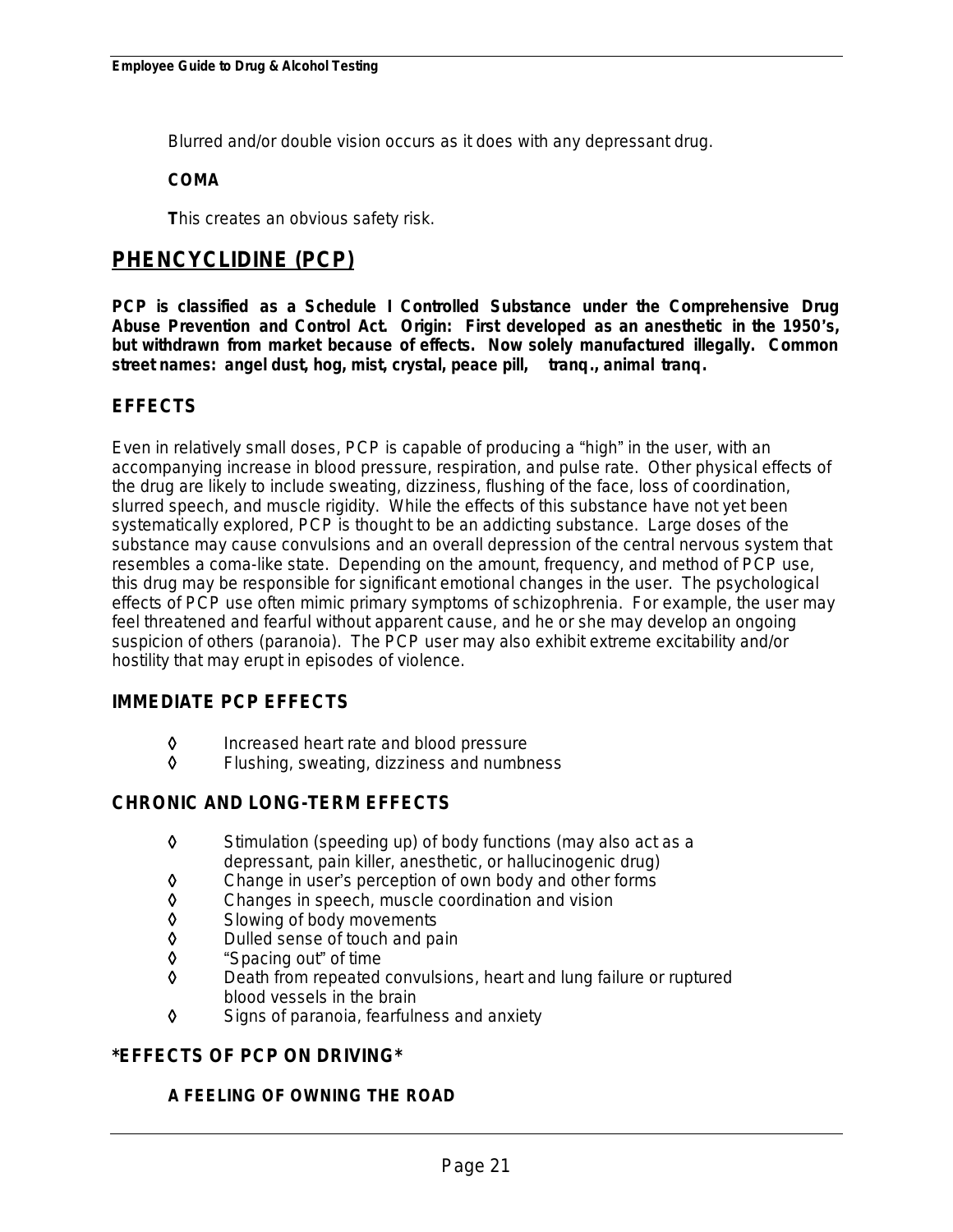The user feels that he/she is the superior being on the road.

### **SENSE OF INVULNERABILITY AND POWER**

This causes the driver to take more risks on the road.

#### **AGGRESSIVE BEHAVIOR**

This drug creates a very aggressive, hostile and violent driver with very little patience and no fear of death.

### **AUDITORY AND VISUAL HALLUCINATIONS**

This creates the likelihood of the driver reacting to something not there, causing a collision.

#### **VISUAL DISTORTION**

Blurred and/or double vision can occur.

### **CONVULSIONS, COMA AND/OR DEATH**

This creates the obvious possibility of a collision

### **IMPAIRED COORDINATION & DULLED SENSES**

Loss of perception of time. Time appears to slow down.

# **AMPHETAMINES**

*(Reference definition of Amphetamines in DOT CFR Part 40, effective January 1, 2018.)*

**Amphetamines are classified as Schedule II controlled Substances under the Comprehensive Drug Abuse Prevention and Control Act, and include amphetamine, dextroamphetamine, and methamphetamine. Common street names: speed, white crosses, hearts, co-pilots, bennies, dexies, crystal, meth.**

### **Effects**

Given their ability to stimulate the release of adrenaline, amphetamines cause body systems to operate at an increased rate. A related and common effect of these drugs has contributed to their popularity over the years; it appears that amphetamines can reduce appetite while maintaining or even increasing energy level. Over a period of time, however, this chemically stimulated reduction in appetite can lead to malnutrition. Furthermore, people who lose weight through the use of amphetamines are likely to regain that weight soon after pill use ceases, particularly if their eating habits have not otherwise changed.

When used consistently and in high doses, these stimulant drugs may cause serious problems typically associated with long periods of wakefulness. For example, users may develop symptoms of paranoia, or experience unusual sensations, or they may have hallucinations. The physical effects of prolonged use of amphetamines – particularly when taken by injection – can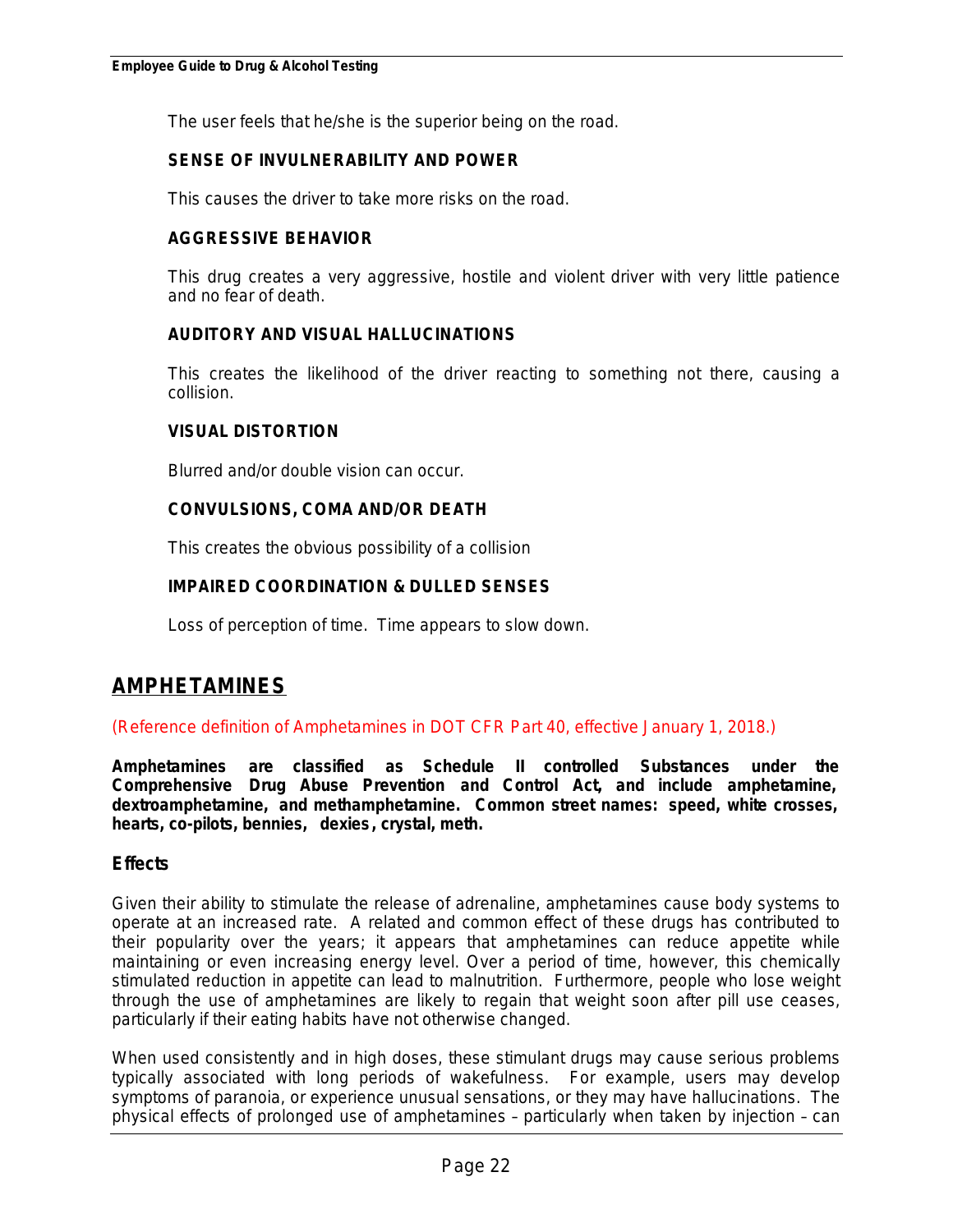result in amphetamine psychosis (symptoms of severe mental disorder) and damage the liver, heart and circulatory system.

### **IMMEDIATE AMPHETAMINE EFFECTS**

- ◊ Increased heart rate and respiration
- Increased blood pressure
- **◊** Dilated pupils<br>◊ Dry mouth
- Dry mouth

### **CHRONIC AND LONG-TERM EFFECTS**

- ◊ Sweating, headache, blurred vision and dizziness
- ◊ Decreased appetite
- Sleeplessness/anxiety/depression
- 
- ◊ Rapid or irregular heartbeat
- ◊ Tremors/loss of coordination Physical collapse/brain damage
- ◊ Amphetamine psychosis: hallucinations, delusions or paranoia.

### **\*EFFECTS OF AMPHETAMINES ON DRIVING\***

(Very similar to the effects of cocaine/crack, except intensity decreases and duration increases.)

### **OVER-ESTIMATION OF PERFORMANCE CAPABILITIES**

Driver takes more risks as the result of this attitude.

### **ANXIETY, IRRITABILITY AND FREQUENT OVER-REACTION**

Minor irritations create angry driver reactions.

### **EXTREME MENTAL AND PHYSICAL FATIGUE**

This occurs during the "down" period. During this time the driver is unable to concentrate and make sound judgments.

#### **FOOD AND SLEEP DEPRIVATION**

Leads to inappropriate increased vehicle speed. Amphetamine psychosis can also result: the driver is out of touch with reality and does not know where he/she is going.

# **ACCESS TO HELP VIA SEAP**

Call: 800-692-7459 TDD: 800-824-4306

Regular Hours: 7:30 AM to 5:00 PM, Monday through Friday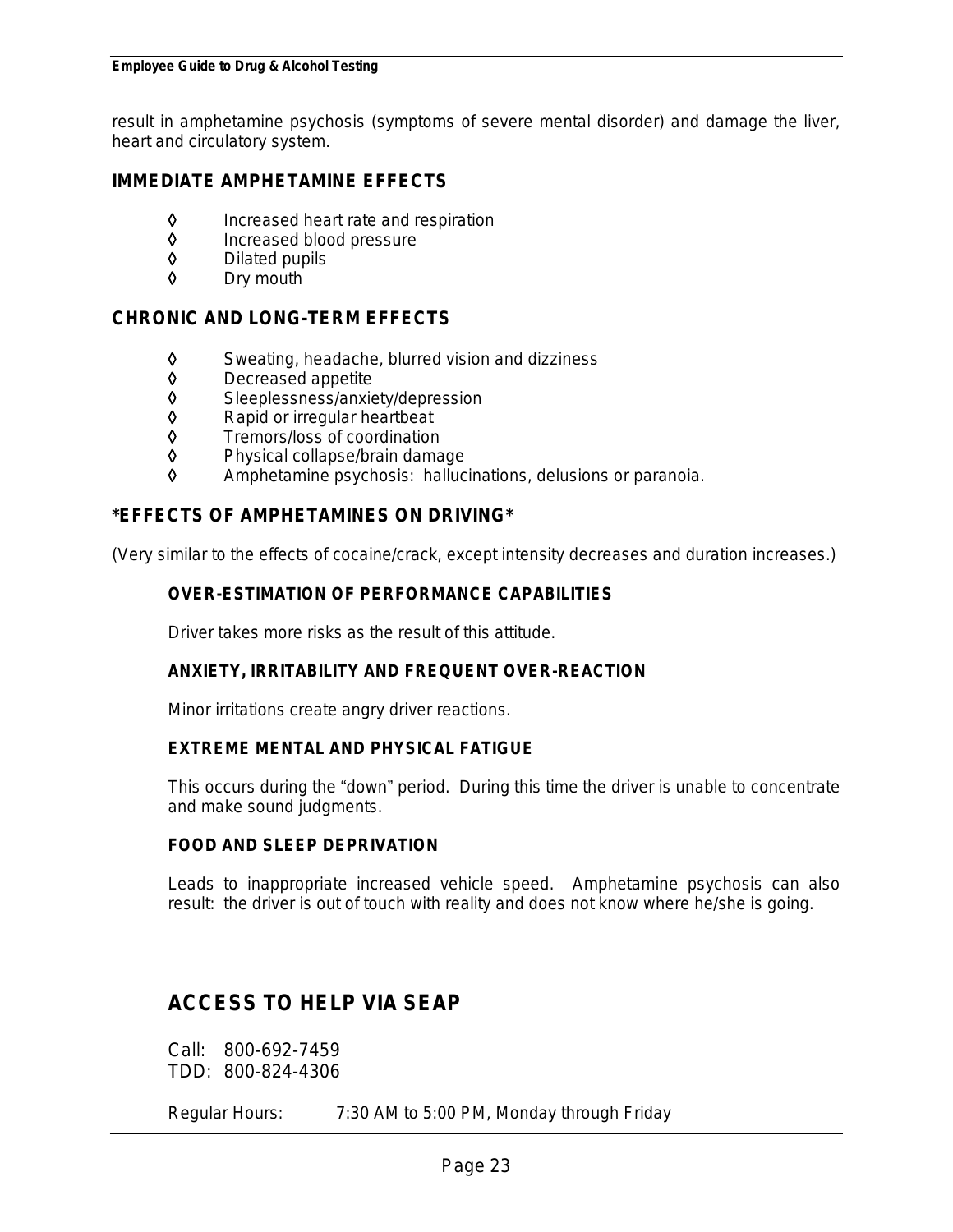Evening, weekend and holiday coverage through a manned answering service. In an emergency the caller will be forwarded to the Case Manager on duty or will otherwise receive a call back at the start of the next workday.

- A. SEAP is available on a self-referral basis to all employees and their family members for consultation, information, evaluation and referral services.
- B. The caller has the right to confidentiality and, on a self-referral basis, control of the degree of involvement in the evaluation, referral and treatment process.
- C. A network of professional evaluators located conveniently throughout the Commonwealth provide a timely and effective plan of action to help resolve the problem.
- D. Most of the cost of treatment may be covered under the particular health plan elected by the employee. If finances are a barrier to accessing treatment, SEAP can work to assure that appropriate help is available.

# **SECTION III**

# **PROCEDURES FOR TESTING**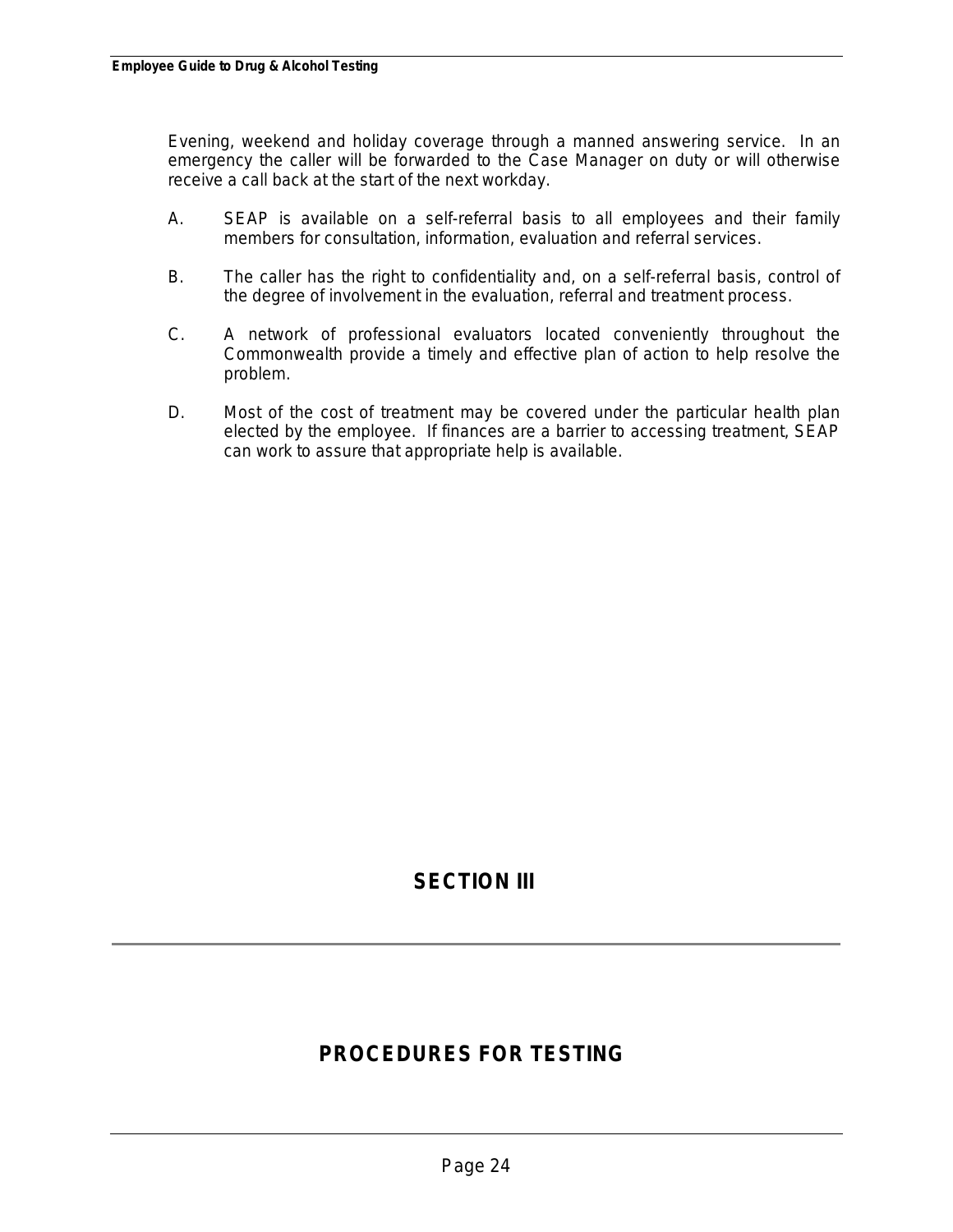**NOTE:** The Notification Form should be filled out completely and taken to the collection site.

# **PROCEDURES FOR DRUG TESTING**

The collection of your urine will be conducted under the procedures required by mandatory regulations of the Department of Transportation. These regulations allow for individual privacy unless there is a reason to believe that a particular individual may alter or substitute the urine specimen to be provided. The collection site person(s) will take precautions to ensure that your specimen is not adulterated or diluted during the collection procedure. Your specimen collection must also follow strict chain of custody and security procedures.

### **IN ADDITION:**

◊ **Photo identification must be presented** at the collection site or personal individual identification is necessary.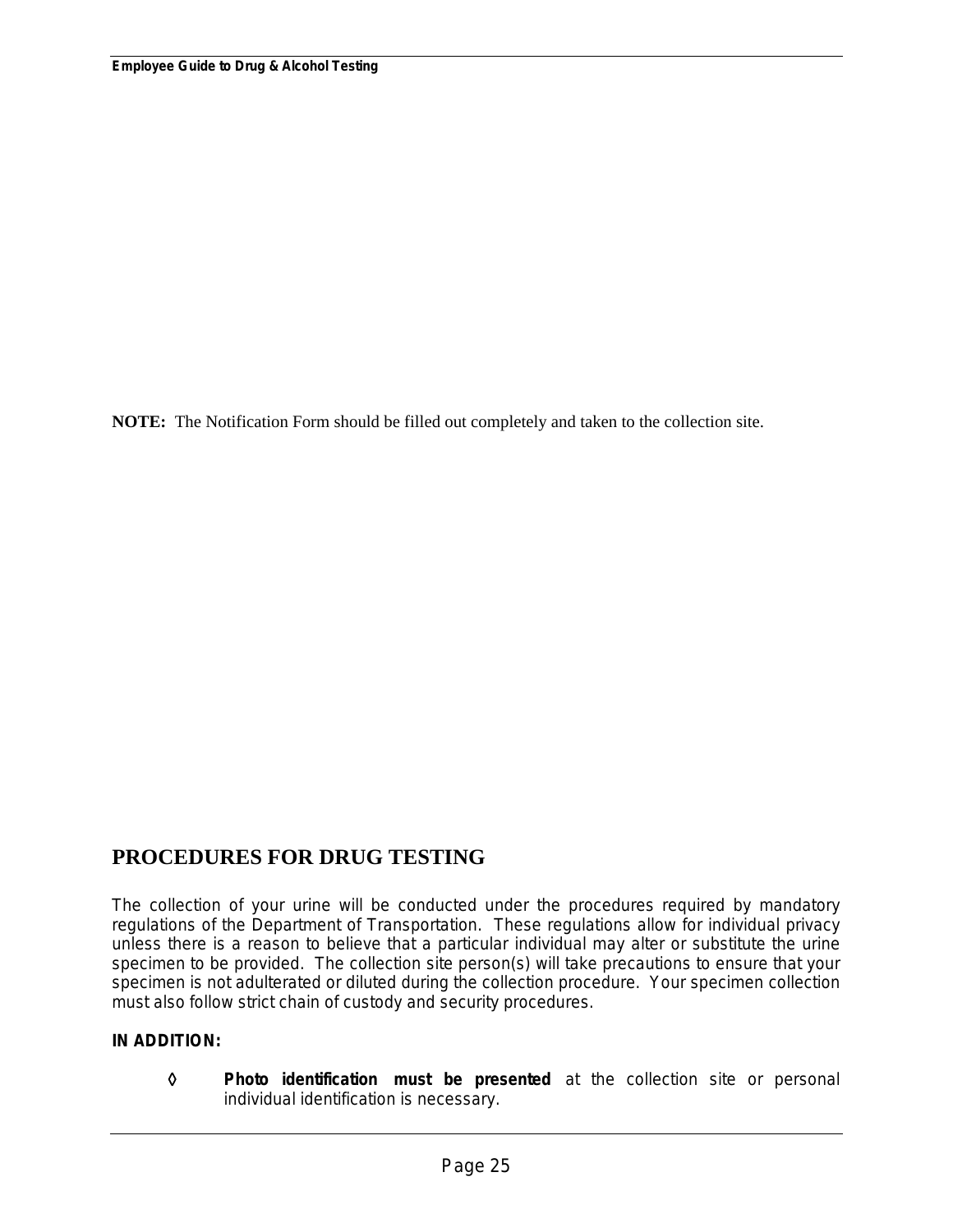- ◊ You will be asked to remove any unnecessary outer garments such as a coat and jacket. All personal belongings like briefcases will remain with the outer garments. You may retain your wallet.
- ◊ You will be instructed to wash and dry your hands prior to providing a specimen.
- ◊ Your specimen will be provided in the privacy of a stall or otherwise partitioned area that allows for individual privacy.
- ◊ After handing the specimen bottle to the collector, you should keep the specimen in full view at all times until it is sealed and labeled. This protects you against the wrong label being put on your bottle or someone possibly tampering with your specimen.
- ◊ If the collection site person has reason to believe that you may have altered or substituted the specimen, the person will notify a higher level supervisor. Should you tamper, adulterate or in any way attempt to dilute the specimen, the collection site person will request authorization to collect a second specimen under direct observation by a same gender collection site person.
- ◊ You will be asked to initial the identification label on the specimen you provided.
- ◊ After the laboratory analysis, the results will be forwarded to the Medical Review Officer working for your employer. Prior to making a final decision to verify a positive test result to your employer, the Medical Review Officer will give you an opportunity to discuss the test results and submit medical documentation of legally prescribed medications. You can request split sample testing within seventy-two (72) hours, but you will be removed from safety-sensitive functions while split sample testing is being done.
- ◊ The MRO will contact the employee directly to discuss a positive result. If, after making all reasonable efforts the MRO is unable to reach the individual, the MRO will contact the designated employer representative who will direct the employee to contact the MRO as soon as possible. If the employee does not contact the MRO as directed, after five (5) days, the MRO may verify a positive test to the employer. If the employer also cannot contact the employee directly, the employer may place the employee on medical leave pending contact.
- ◊ The results of the drug test will be released to your employer. The results are made known to the Medical Review Officer and a management official having the authority to take action with you for drug use. The results of the drug test will not be released to anyone other than your employer without your written consent.

### **CONSEQUENCES OF A POSITIVE URINE DRUG TEST RESULT**

An employee must be removed from safety-sensitive duties if he/she has a positive drug test. The removal cannot take place until the Medical Review Officer (MRO) has interviewed the employee and determined that the positive drug test resulted from the unauthorized use of a controlled substance. The following is required before an employee may return to safetysensitive duties:

◊ Compliance with any required rehabilitation.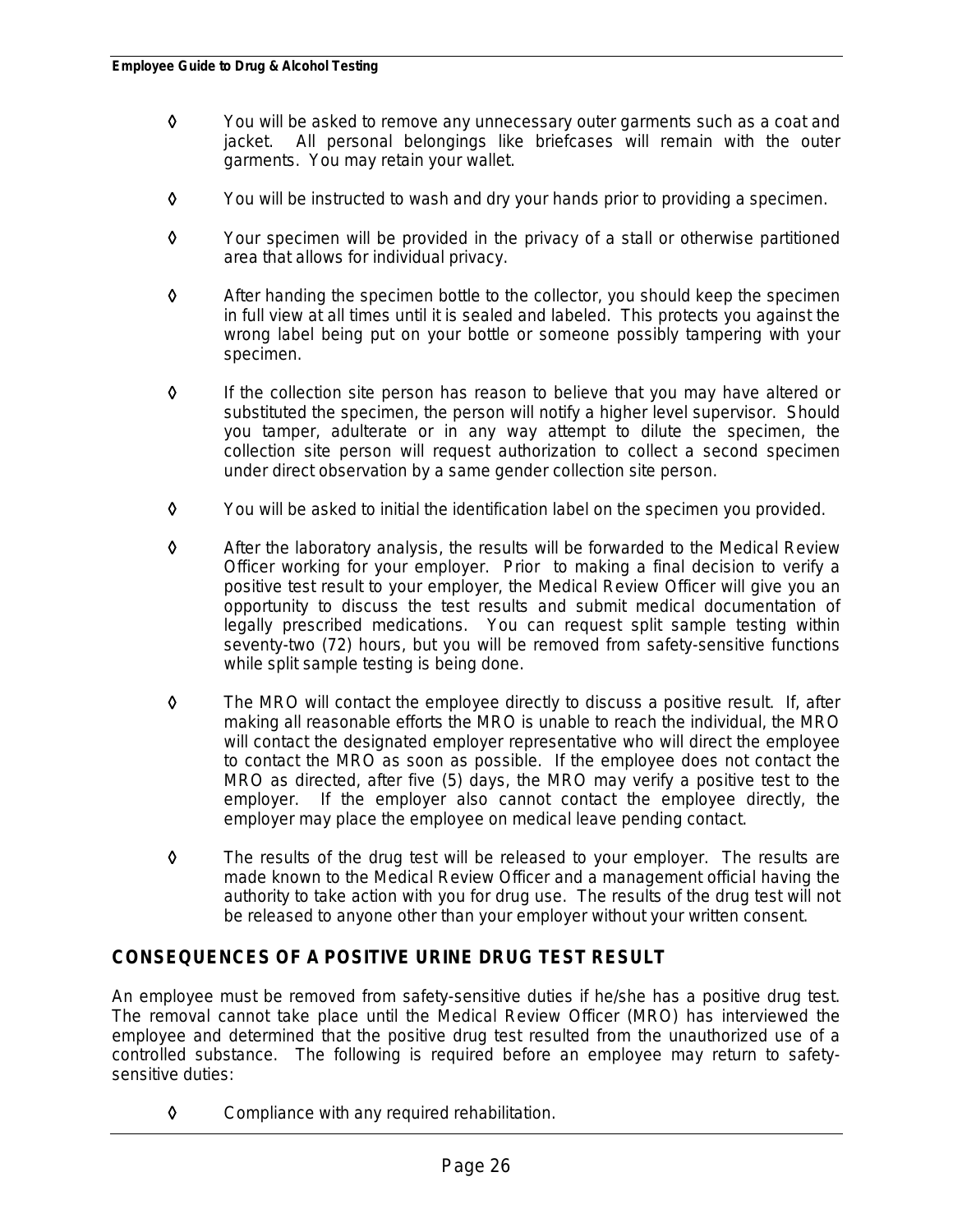- ◊ The employee takes a return-to-duty test with a verified negative test result.
- ◊ Follow-up testing to monitor the employee's continued abstinence from drug use will be required. A minimum of six (6) unannounced tests in the first twelve (12) months of your return to duty.

Any treatment or rehabilitation would be provided in accordance with the employer's policy or labor/management agreements.

**NOTE:** The attached Notification Form should be filled out completely and taken to the collection site.

### **PROCEDURES FOR BREATH ALCOHOL TESTING**

your breath alcohol test will be conducted under the procedures required by mandatory regulations of the Department of Transportation. Evidential breath testing is reliable and highly accurate at detecting low alcohol concentrations.

### **PROCEDURES:**

- ◊ Photo identification must be presented at the testing site, i.e., photo ID or identification by an authorized representative.
- ◊ The breath alcohol technician (BAT) will complete Step I on the Breath Alcohol Testing Form. You will be asked to complete Step II and sign the certification. Refusal to sign this certification will be regarded as a refusal to take the test.
- ◊ An individually-sealed mouthpiece will be opened and attached to the evidential breath testing device (EBT). You will be asked to blow forcefully into the mouthpiece for at least six (6) seconds or until the EBT indicates that an adequate amount of breath has been obtained.
- ◊ The BAT will show you the displayed results of the screening test and record the results on the testing form. If the result is a breath alcohol concentration of less than 0.02, the BAT will date the form and sign the certification in Step III. You will be asked to sign the certification and fill in the date in Step IV.
- ◊ If the result of the screening test is an alcohol concentration of 0.02 or greater, a confirmation test will be performed.
- ◊ Prior to the confirmation test, you will be instructed not to eat, drink, put any object or substance into your mouth, and, to the extent possible, not belch during a waiting period before this confirmation test. This instruction is for your benefit as these actions could lead to an artificially high reading. The test will be conducted at the end of the waiting period, even if the above instructions have been disregarded.